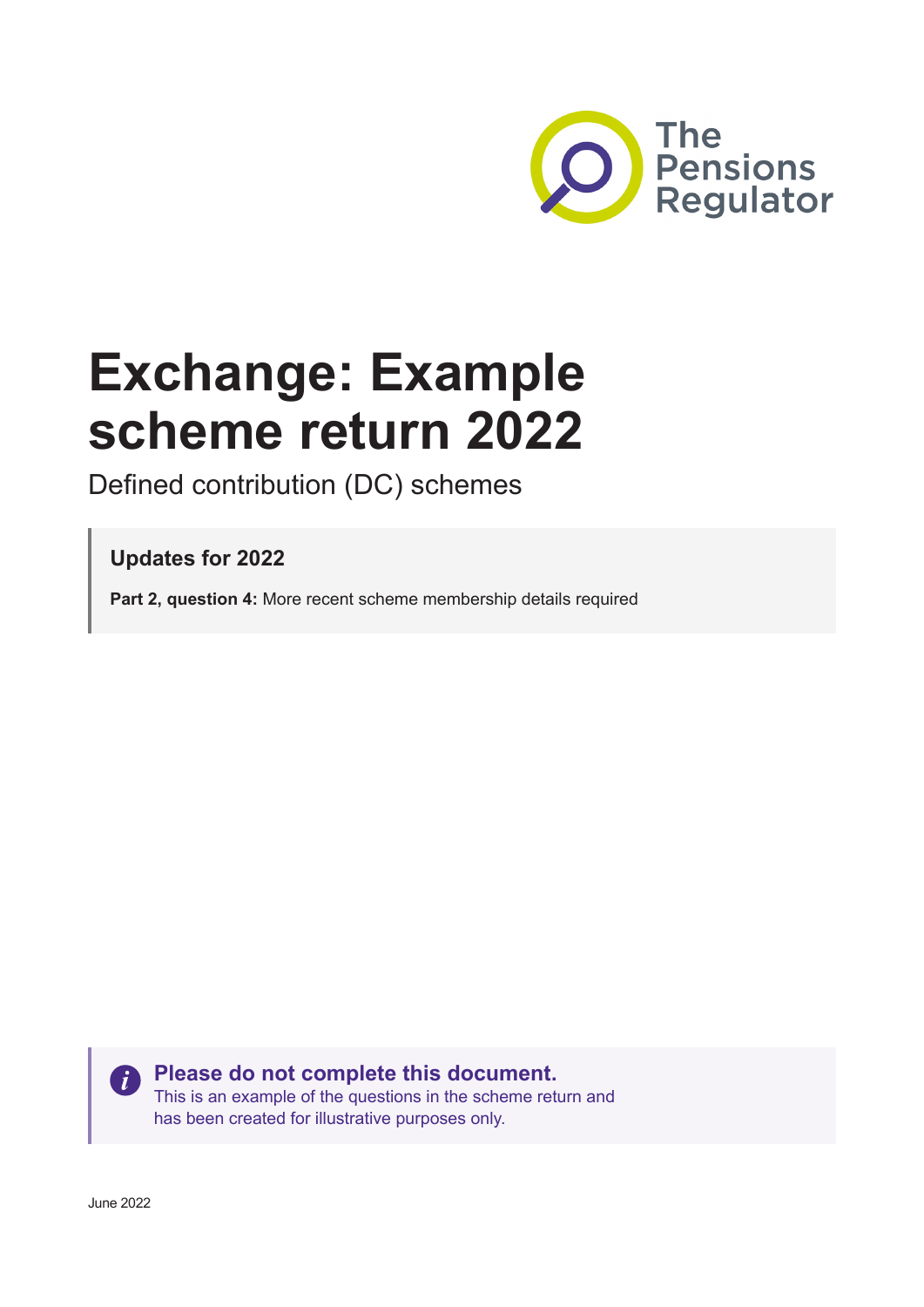## **Part 1: Contact details**

## **1 Contact name, address, telephone and email**

#### **1.1 Scheme return contact details**

Details of the person The Pensions Regulator (TPR) should contact if there are questions about this scheme return.

| <b>Title</b>           |  |
|------------------------|--|
| First name(s)          |  |
| Surname                |  |
| Correspondence address |  |
| Address Line 1         |  |
| Address Line 2         |  |
| Address Line 3         |  |
| Address Line 4         |  |
| Address Line 5         |  |
| Postcode               |  |
| Country                |  |
| Telephone number       |  |
| Email address          |  |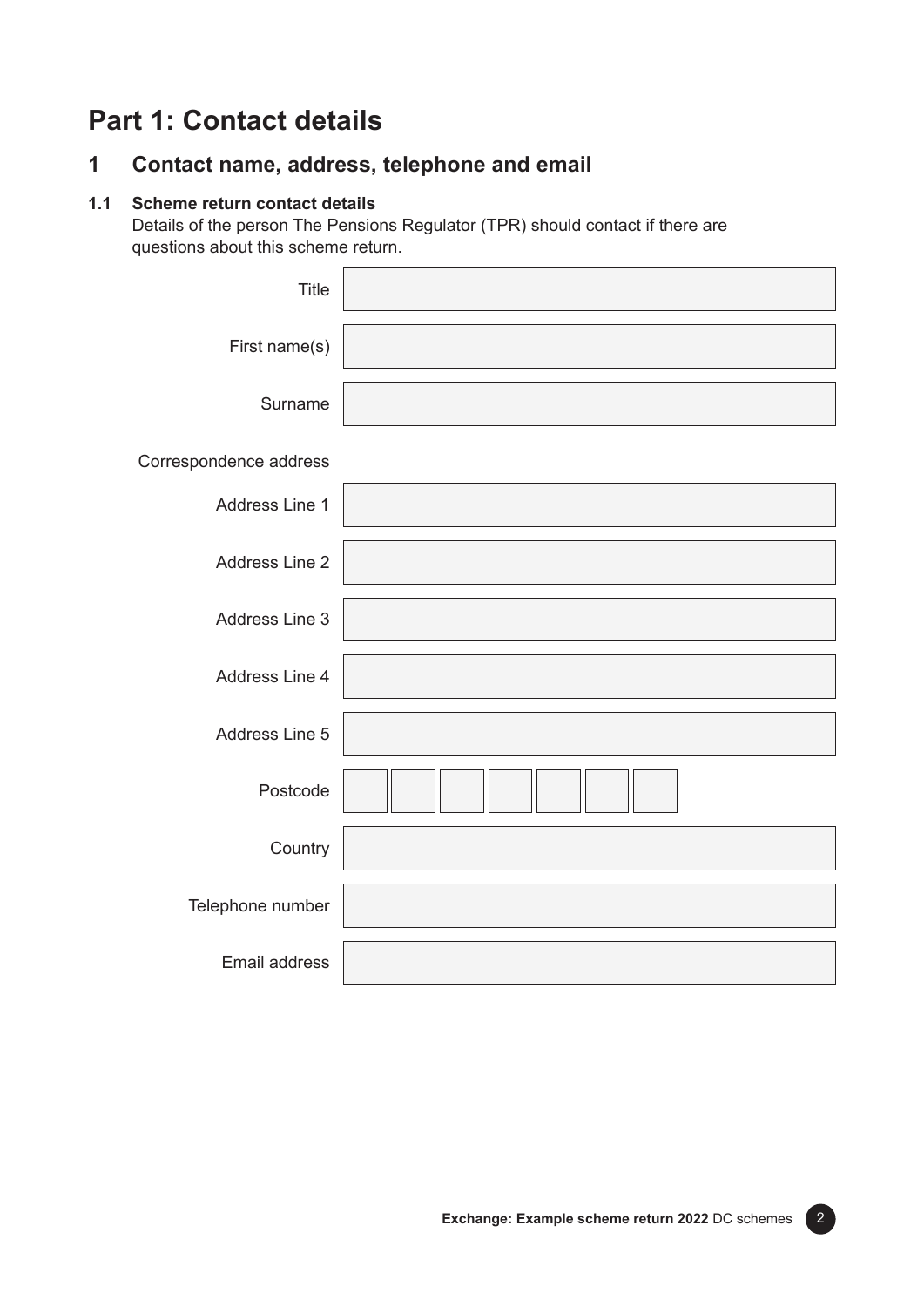#### **1.2 Levy contact details**

Details of the person TPR should contact with regard to the levy.

| <b>Title</b>           |  |
|------------------------|--|
| First name(s)          |  |
| Surname                |  |
| Correspondence address |  |
| Address Line 1         |  |
| Address Line 2         |  |
| Address Line 3         |  |
| Address Line 4         |  |
| Address Line 5         |  |
| Postcode               |  |
| Country                |  |
| Telephone number       |  |

**TPR is sending out electronic levy invoices. It is important that you provide a valid email address for the levy contact who will receive your levy e-invoice.**

Email address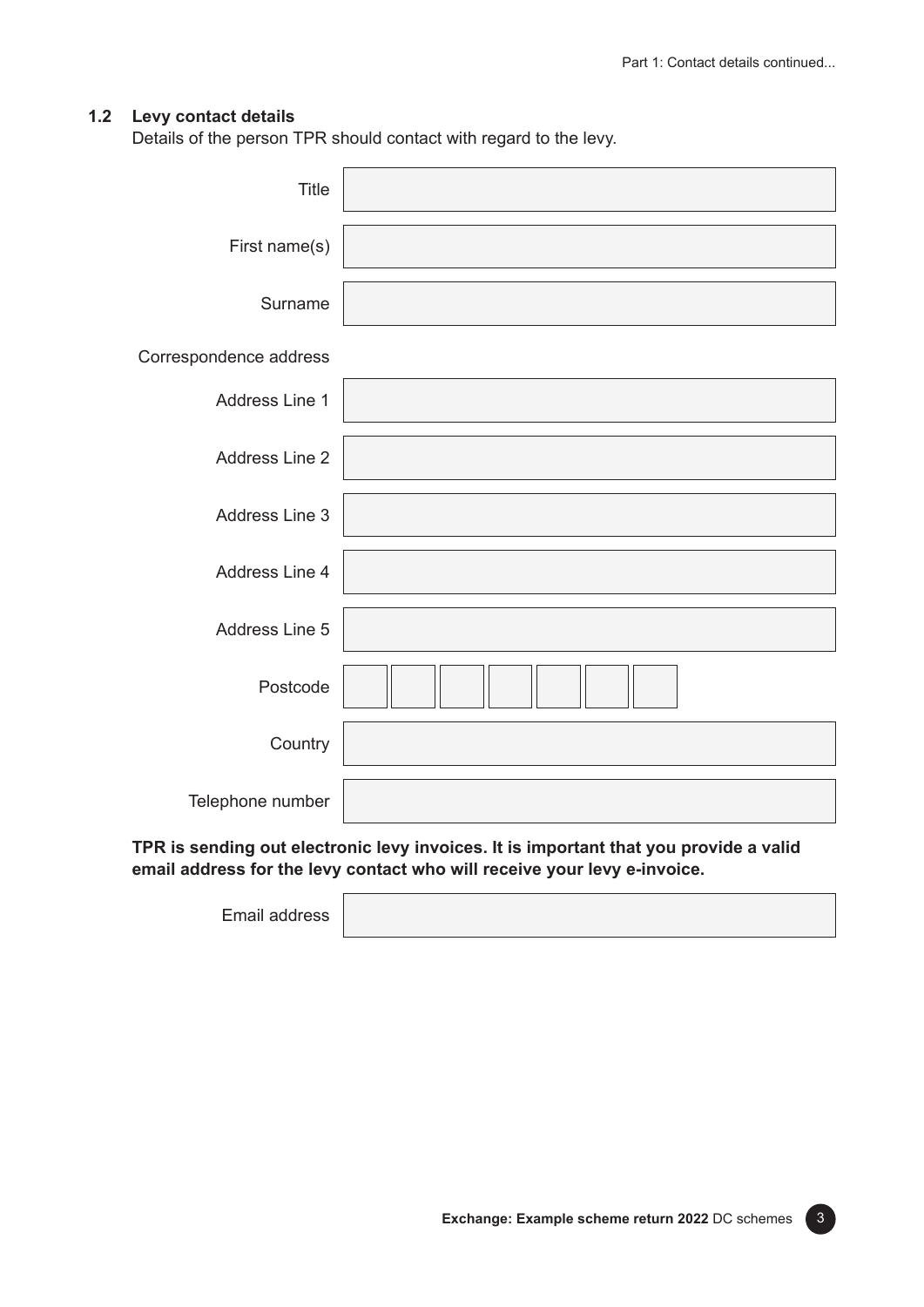#### **1.3 Pension Tracing Service contact**

Details of the person the scheme would like to be used when individuals make use of the Pensions Tracing Service (optional completion).

| Title                  |  |
|------------------------|--|
| First name(s)          |  |
| Surname                |  |
| Correspondence address |  |
| Address Line 1         |  |
| Address Line 2         |  |
| Address Line 3         |  |
| Address Line 4         |  |
| Address Line 5         |  |
| Postcode               |  |
| Country                |  |
| Telephone number       |  |
| <b>Email address</b>   |  |

#### **1.4 Consent to electronic service**

TPR would like to deliver documents by email wherever possible. If you consent to this, please tick the box below. If you do not consent, leave the box unticked.

By ticking this box, I confirm that I am authorised to indicate on behalf of the trustees, managers of the scheme, and/or others receiving notices, notifications and other documents on their behalf, their willingness to receive notices, notifications and other documents electronically from TPR at the email address that I have entered confirmed for them.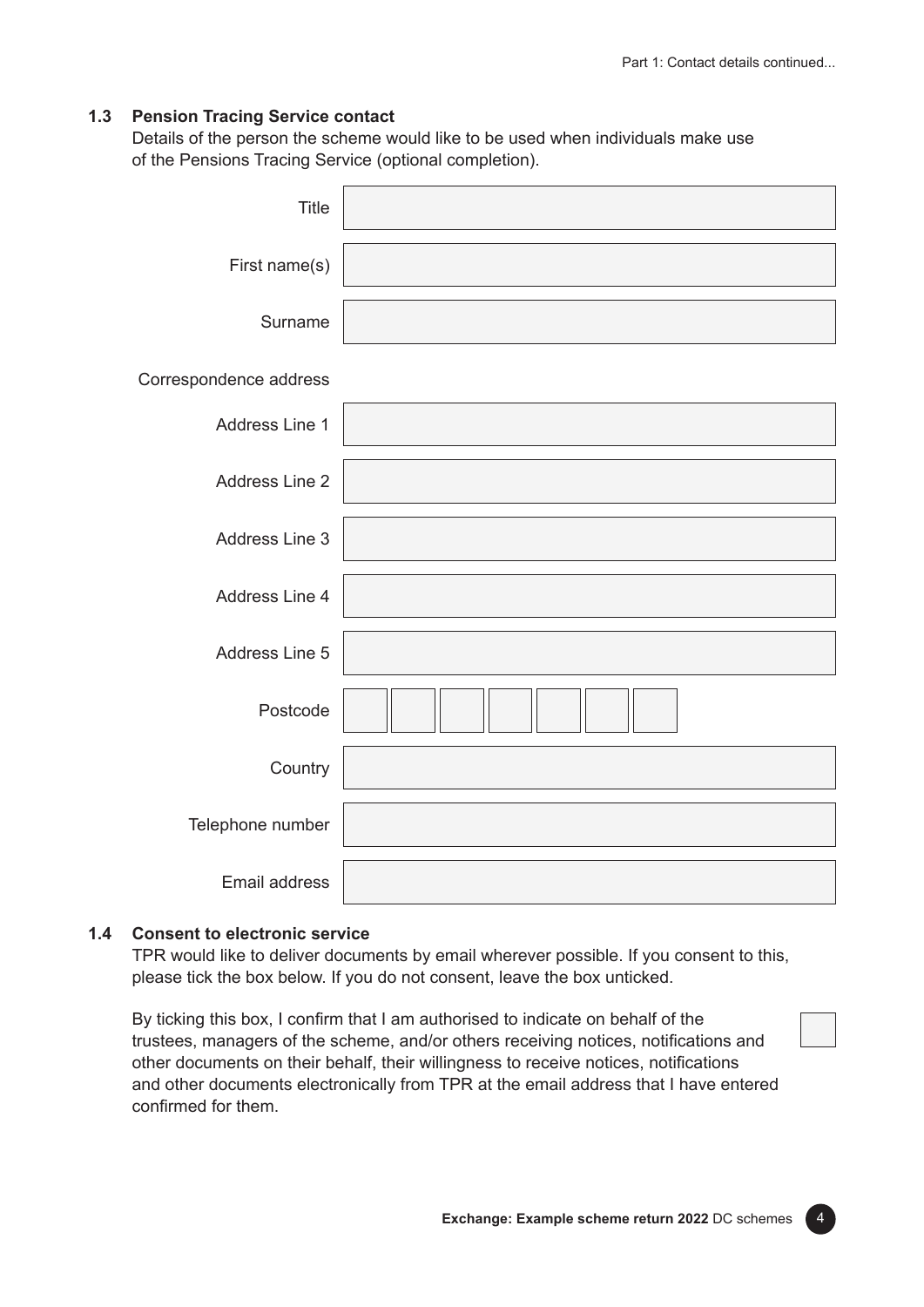## **Part 2: Scheme details**

## **2 Scheme name and address**

#### **2.1 Full name of scheme**

#### **2.2 Address of scheme**

| Address Line 1 |  |
|----------------|--|
| Address Line 2 |  |
| Address Line 3 |  |
| Address Line 4 |  |
| Address Line 5 |  |
| Postcode       |  |
| Country        |  |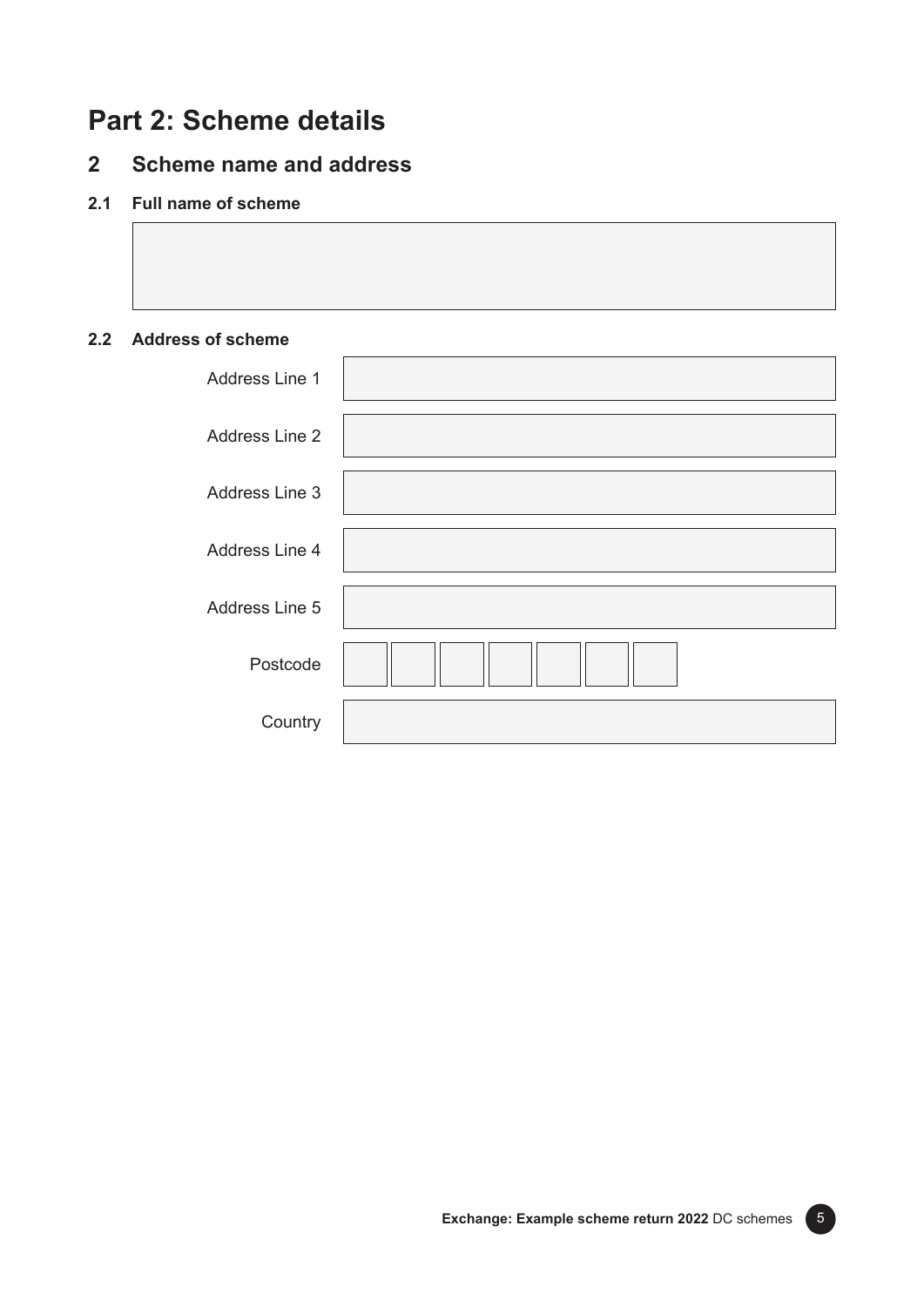#### **2.3 Billing address**

If you would like us to send your levy invoices to an address different from the one above, please provide a billing address.

| Address Line 1 |  |
|----------------|--|
| Address Line 2 |  |
| Address Line 3 |  |
| Address Line 4 |  |
| Address Line 5 |  |
| Postcode       |  |
| Country        |  |

**2.4 Registration and approval details: HMRC Pension Scheme Tax Reference** (An example reference number is: 00123456RL)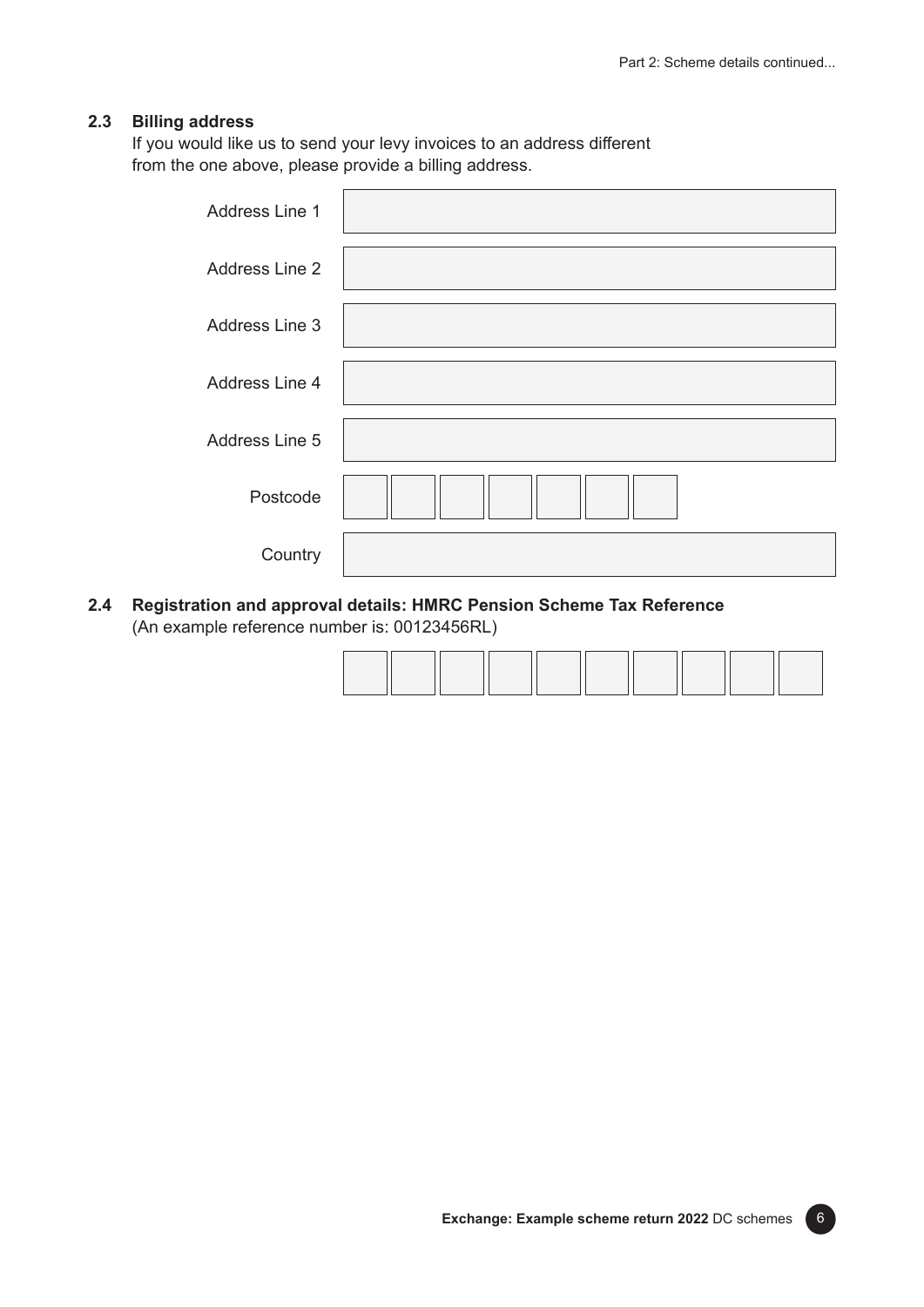## **3 Scheme status**

#### **3.1 What is the current status of the scheme?**

Tick one box only and provide the relevant date.

Some schemes have more than one benefit structure, each of which may have differing statuses. In this situation, please state the overall scheme status in the following priority order:

- 1. Open
- 2. Closed
- 3. Paid up
- 4. Winding up
- 5. Wound up

For example, a scheme has a defined contribution and defined benefit element. The defined benefit element is 'Open', and the defined contribution element is 'Closed'. The status should therefore be provided as 'Open'.

|  | Open to new members |
|--|---------------------|
|--|---------------------|

#### Date open (DD/MM/YYYY):

Closed to new members

#### Date closed (DD/MM/YYYY):





Date paid up (DD/MM/YYYY):



Winding up

Date winding up commenced (DD/MM/YYYY):

Wound up

Date winding up completed (DD/MM/YYYY):



#### **3.2 Scheme year-end date**

**Date scheme year-end became applicable**

DD/MM/YYYY

DD/MM

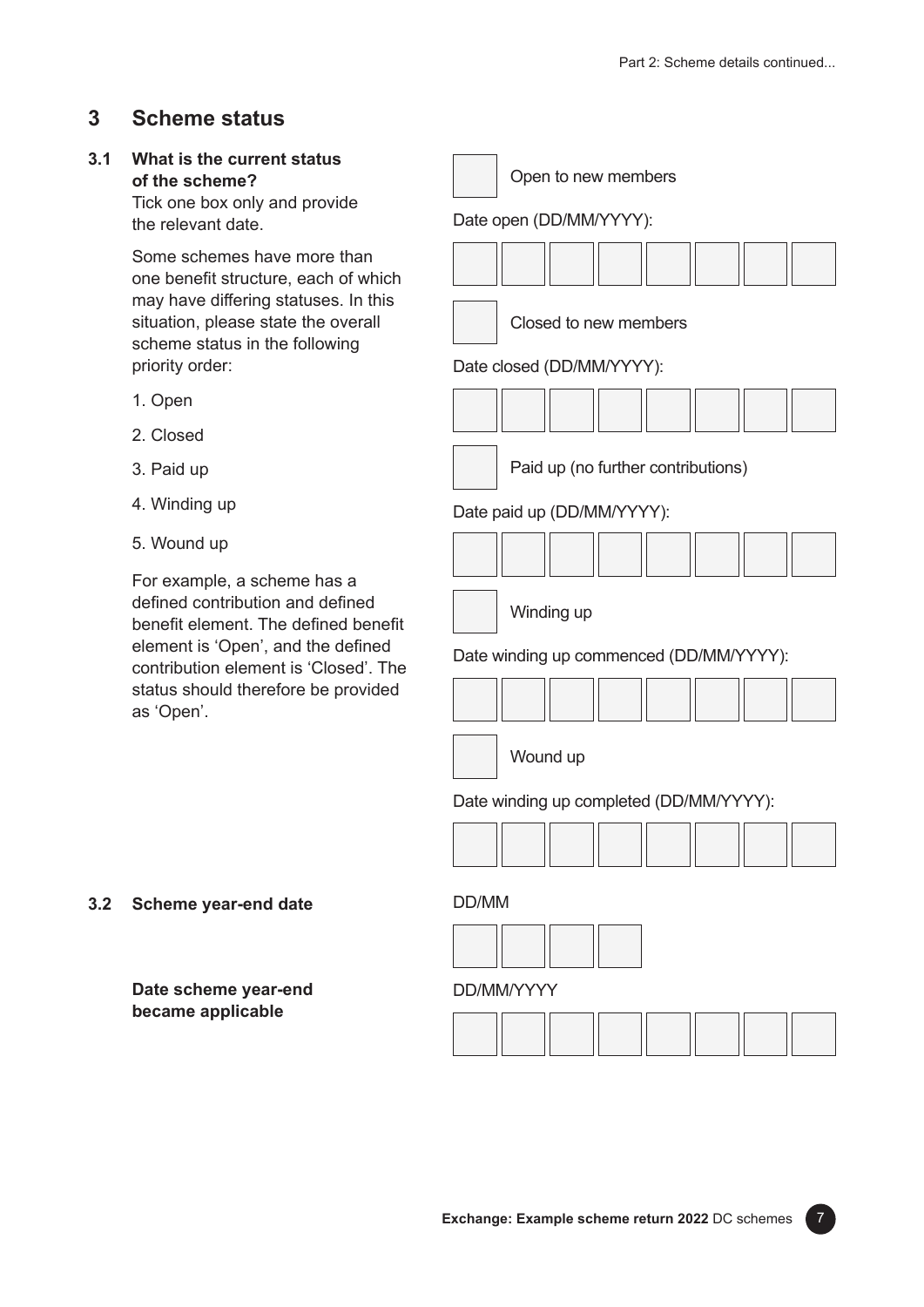## **4 Membership details**

#### **4.1 Membership: 1 April 2020 to 31 March 2021**

Add the number of members in the pension scheme for each of the categories given to each of the relevant boxes. These should be as at the scheme year-end between 1 April 2020 and 31 March 2021. Only count each member once, as defined in section 124 of the Pensions Act 1995.

Priority for apportioning members is:

- 1. Active member
- 2. Deferred member
- 3. Pensioner member

For example, if a member has both an active and a deferred member record, only count them once as an active member.

**4.2 Membership: 1 April 2021 to 31 March 2022 (if available)**

Add the number of members in the pension scheme for each of the categories given to each of the relevant boxes. These should be as at the scheme year-end between 1 April 2021 and 31 March 2022. Only count each member once, as defined in section 124 of the Pensions Act 1995.

Priority for apportioning members is:

- 1. Active member
- 2. Deferred member
- 3. Pensioner member

For example, if a member has both an active and a deferred member record, only count them once as an active member.

| Active members           |  |
|--------------------------|--|
| Deferred members         |  |
| <b>Pensioner members</b> |  |
|                          |  |

Total members

Date of the scheme year-end applicable for the above figures (DD/MM/YYYY)



| Active members           |  |
|--------------------------|--|
| Deferred members         |  |
| <b>Pensioner members</b> |  |
| <b>Total members</b>     |  |

Date of the scheme year-end applicable for the above figures (DD/MM/YYYY)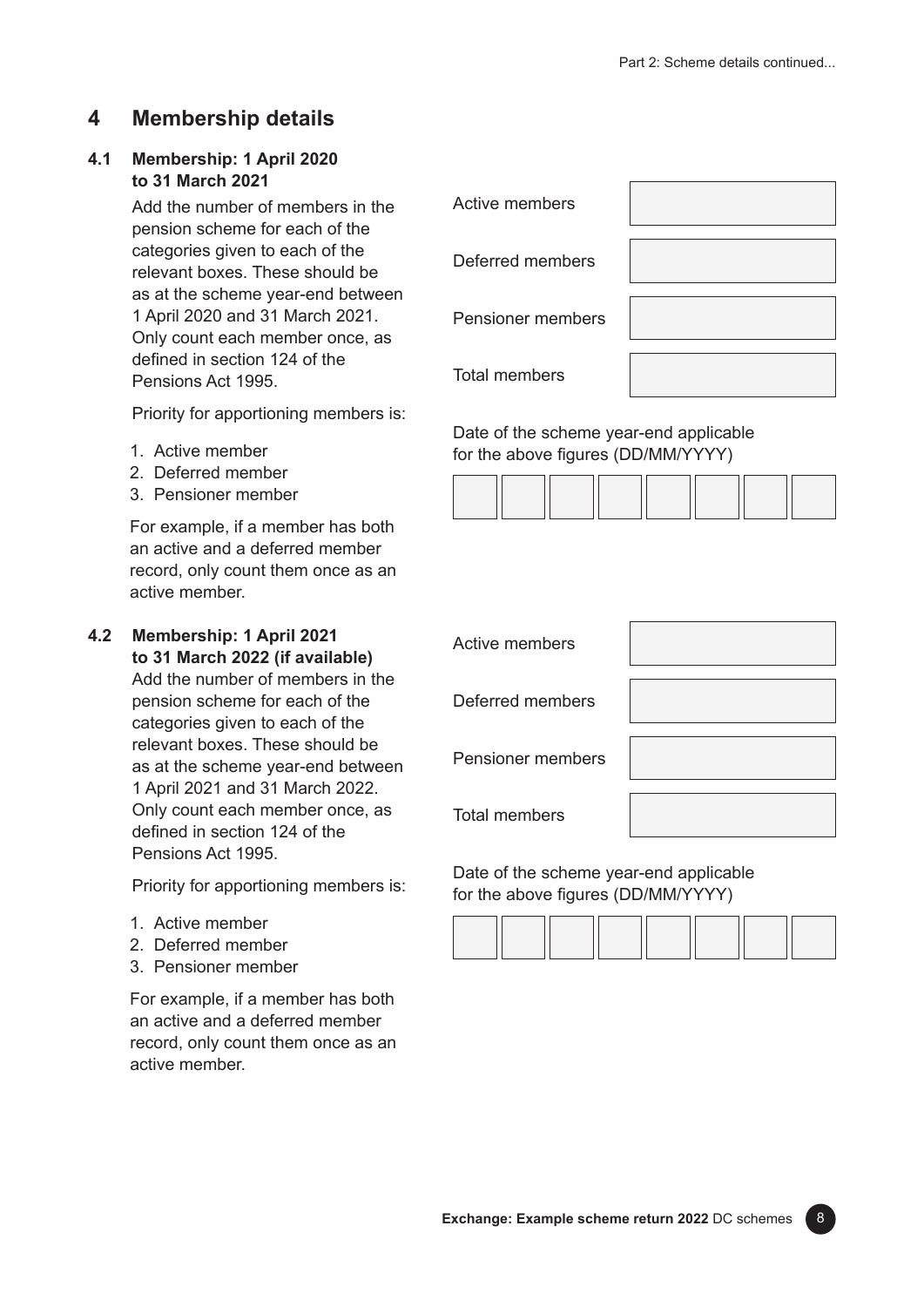#### **4.3 Member age profiles**

Please provide the number of active and deferred members which fall into each of the age groups. Please do not include any pensioner members in these figures.



#### **4.4 Scheme leaver details**

Please provide details of any scheme leavers for the 12 month period up to the latest membership effective date given in section 4.1 or 4.2. A member is only considered to have left the scheme when their benefits are transferred out or are no longer payable by the scheme.

Have any members left the scheme during the 12 month period up to the latest scheme year end date that the most recent membership figures have been provided?



If 'Yes', please provide the number of members leaving the scheme for the categories in the 'Number' column below.

> **For schemes with 12 or more members only**

Please provide the financial amounts leaving the scheme in the 'Amount (£)' column below.



Retired and taking benefits

Transferred to another scheme

Left the scheme for other reason (eg Short Service Refund, deceased etc)

**TOTAL** scheme leavers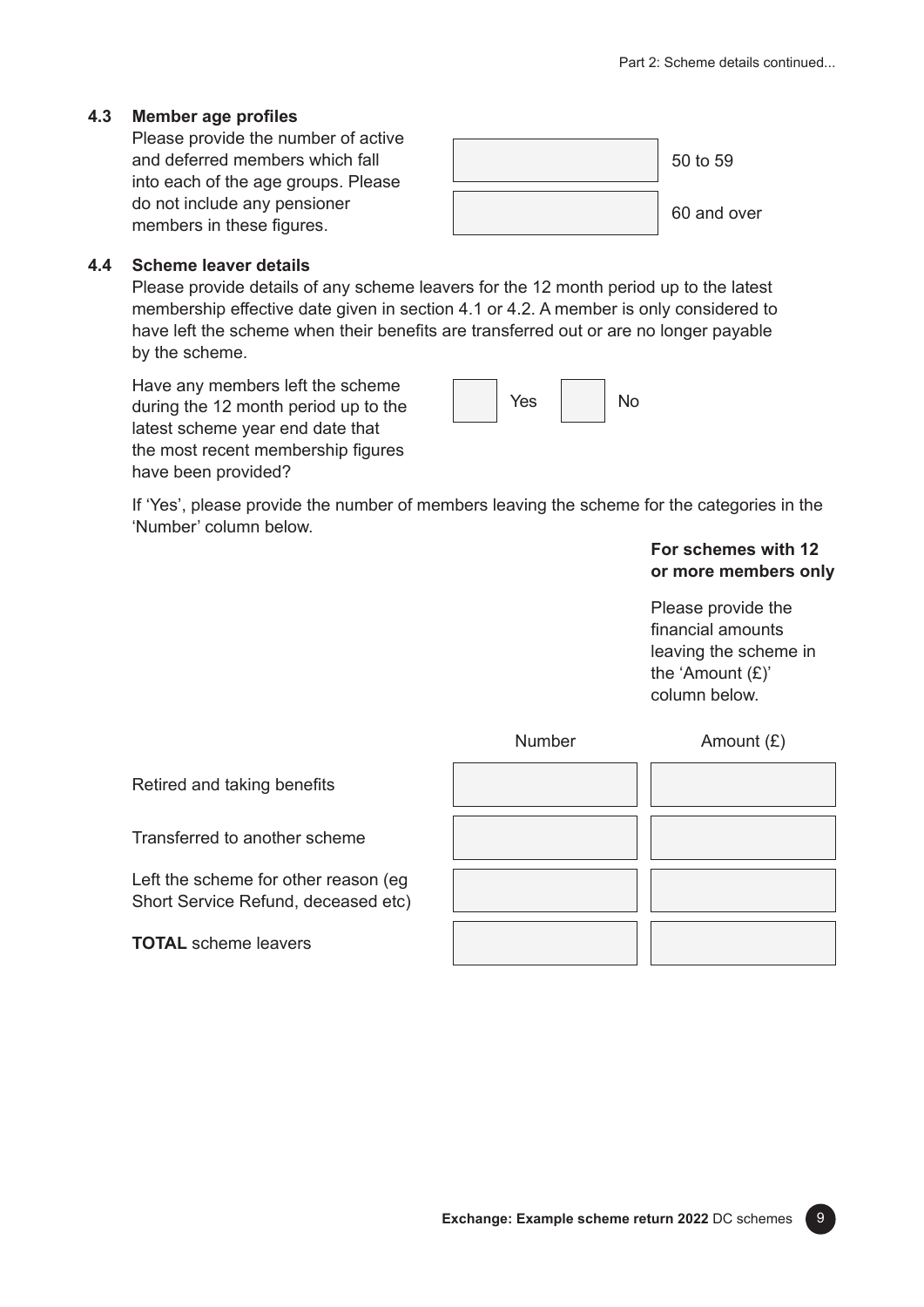## **5 Small scheme details**

### **To be completed by schemes with 11 or fewer members only**

Some small schemes are exempt from some of the requirements contained in pensions legislation. The exemptions depend on the membership of the scheme and the way in which decisions can be made by trustees. Please answer the questions below, which will assist in identifying whether the exemptions apply. Where it appears that exemptions apply, trustees should consider obtaining appropriate advice as to their remaining obligations under pensions legislation.

Please select the appropriate answer to the following statements:

#### **5.1 Membership**

This scheme has fewer than 12 members

#### **5.2 Trusteeship**

All members are appointed as trustees to the scheme **OR**

All members are directors of the company which is the sole trustee of the scheme.

#### **5.3 Decisions**

The scheme's provisions provide that any decisions to be made by the trustee(s) are made by unanimous agreement of the trustees who are members of the scheme/directors of the corporate trustee who are members of the scheme (as applicable).

#### **OR**

The scheme has a trustee/corporate trustee has a director (as applicable) who is independent in relation to the scheme for the purposes of section 23 of the Pensions Act 1995 and is registered on TPR's trustee register.

## **6. Executive pension scheme**

An Executive Pension Scheme has only one employer which is a company and which is also the sole trustee and the members of the scheme are former or current directors of the company and include at least one third current directors.

**6.1 Is this scheme an Executive Pension Scheme?**



Yes

No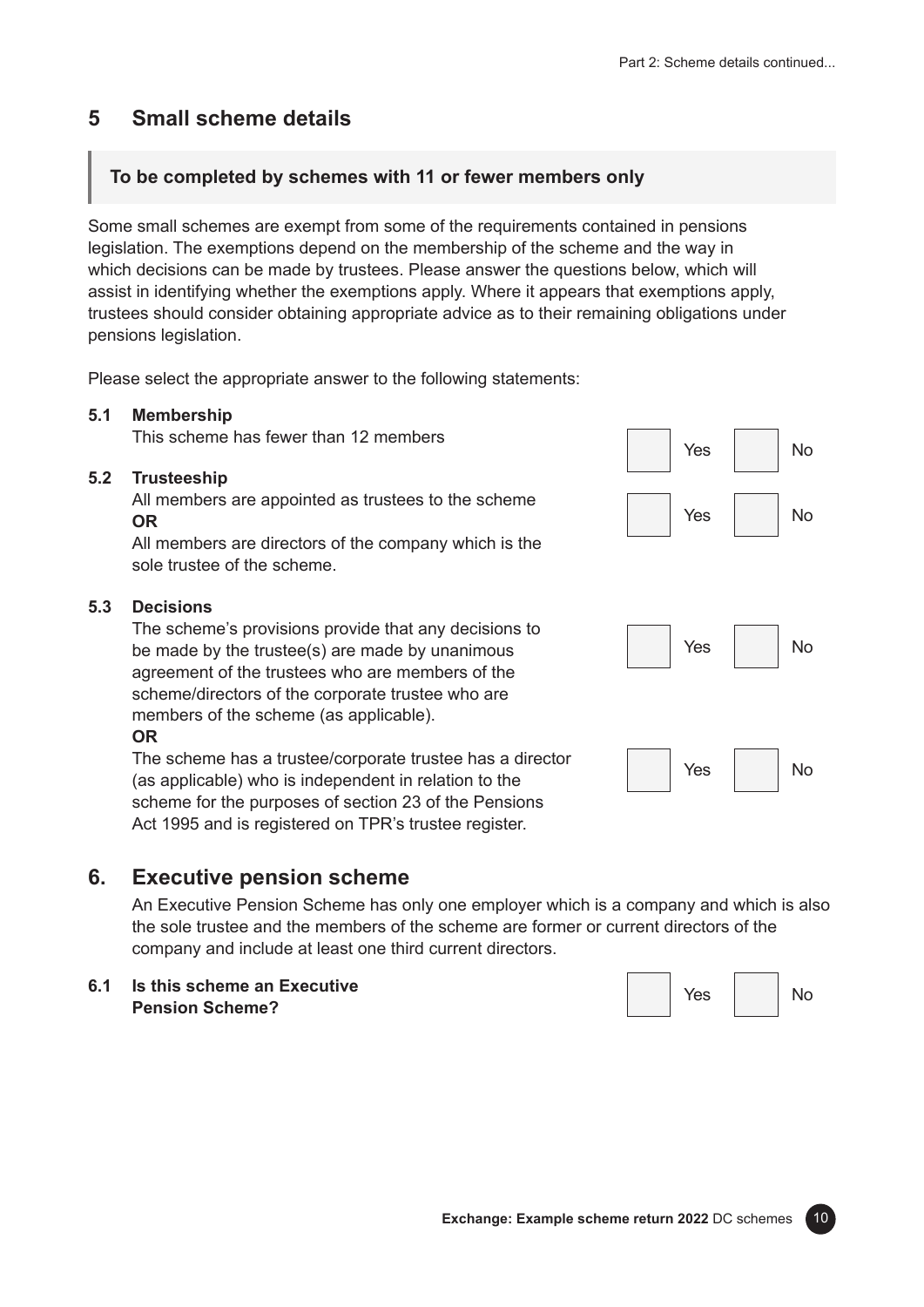## **7 Scheme assets and contributions**

#### **7.1 Total assets**

Please provide the valuation scheme assets. The schem **Annual Report and Financial** Statement will normally con this information. This inform should be as at the scheme end for which you have prothe latest membership deta section 4.1 or 4.2.

#### **7.2 Total contributions**

Please provide the total pay into the scheme. This shoul split into employer contribut employee contributions and transfers into the scheme. scheme's Annual Report an Financial Statement will nor contain this information. This information should be as at scheme year-end for which have provided the latest membership details in section 4.1 or 4.2.

| n of                                | Market value of<br>scheme assets $(E)$                    |                                              |  |  |  |
|-------------------------------------|-----------------------------------------------------------|----------------------------------------------|--|--|--|
| e's<br>al                           | Effective date of evaluation (DD/MM/YYYY)                 |                                              |  |  |  |
| าtain<br>าation                     |                                                           |                                              |  |  |  |
| e year-<br>vided<br>ı <b>ils in</b> |                                                           |                                              |  |  |  |
| yment<br>ld be                      | Total employer<br>contributions over<br>the year $(E)$    |                                              |  |  |  |
| tions,<br>ł<br>The<br>١d            | Total employee<br>contributions over<br>the year $(E)$    |                                              |  |  |  |
| rmally<br>is<br>: the<br>you        | Total transfers into<br>the scheme over<br>the year $(E)$ |                                              |  |  |  |
|                                     |                                                           | Effective date of contributions (DD/MM/YYYY) |  |  |  |

Effective date of contributions (DD/MM/YYYY)



#### **To be completed by schemes with 12 members or more only**

#### **7.3 Default investment strategy**

Does your scheme use a default investment strategy?

If 'Yes', what proportion of members are currently only invested in the default strategy? Please show the percentage as a whole number from 0 to 100.



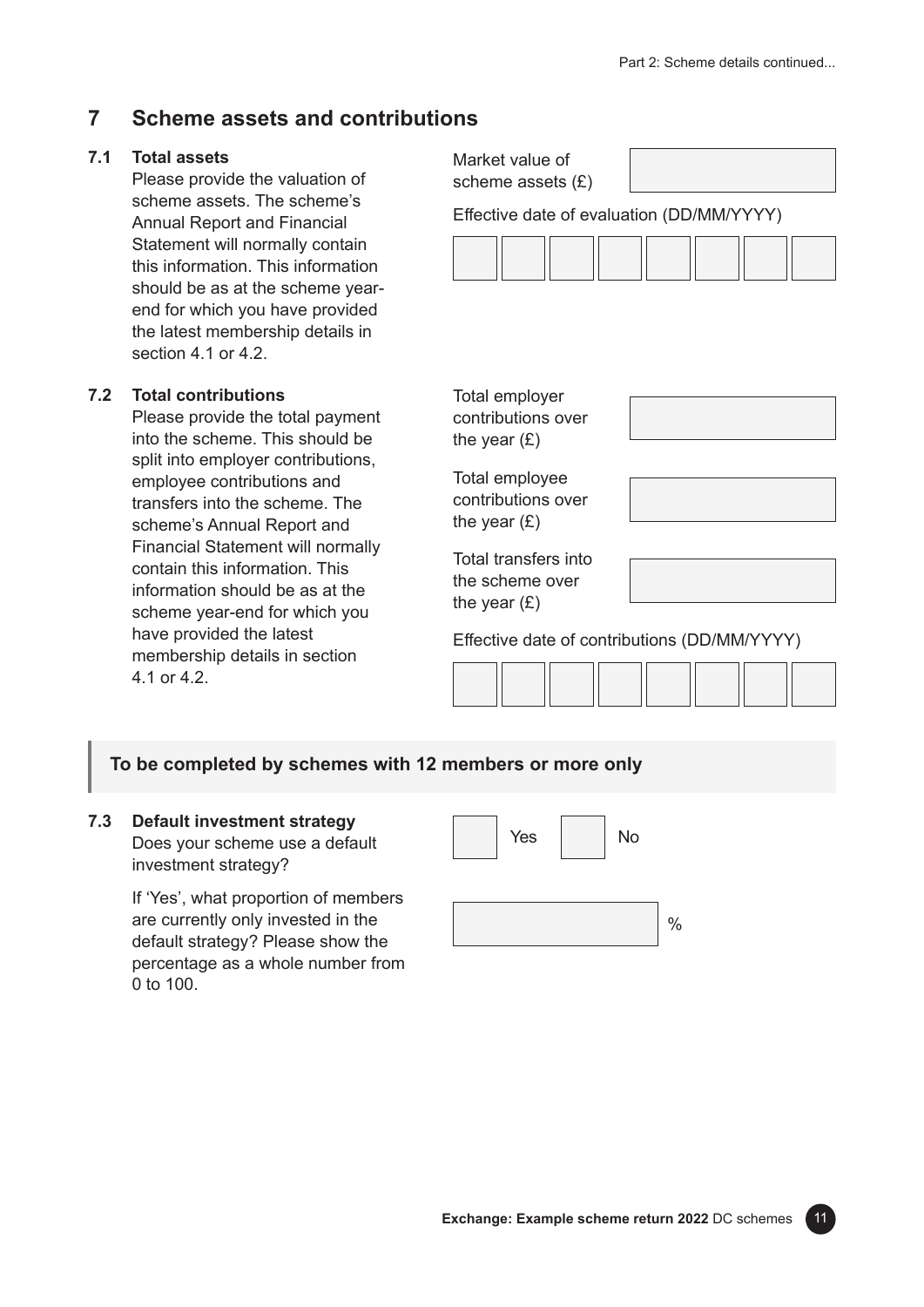|     | 7. Scheme assets and contributions continued<br>Please note: Questions 7.4 and 7.5 are only required to be answered where: |                                                   |  |  |  |
|-----|----------------------------------------------------------------------------------------------------------------------------|---------------------------------------------------|--|--|--|
|     | 1. Any of the three questions in section 5 (Small scheme details) have been<br>answered 'No', and                          |                                                   |  |  |  |
|     | 2. Question 6.1 has been answered 'No'                                                                                     |                                                   |  |  |  |
| 7.4 | <b>Scheme investments</b><br>Is the scheme invested in with profits?                                                       | Yes - please go to question 7.5                   |  |  |  |
|     |                                                                                                                            | No - please go to question 8                      |  |  |  |
|     |                                                                                                                            | Not known – please go to question 7.5             |  |  |  |
| 7.5 | Does (do) the with profit(s)<br>fund(s) have any of the<br>following features:                                             |                                                   |  |  |  |
|     | Guaranteed growth rates                                                                                                    | Not known<br>Yes<br>No                            |  |  |  |
|     |                                                                                                                            | If 'Yes', please state the annual percentage rate |  |  |  |
|     |                                                                                                                            | $\frac{0}{0}$                                     |  |  |  |
|     | Guaranteed annuity rate                                                                                                    | Not known<br>Yes<br>No                            |  |  |  |
|     | Any other guarantee(s)                                                                                                     | Not known<br>Yes<br>No                            |  |  |  |
|     |                                                                                                                            | If 'Yes', please specify below                    |  |  |  |
|     |                                                                                                                            |                                                   |  |  |  |
|     | Are any penalties applied<br>on surrender?                                                                                 | Not known<br>Yes<br>No                            |  |  |  |
|     |                                                                                                                            | If 'Yes', please specify below                    |  |  |  |
|     |                                                                                                                            |                                                   |  |  |  |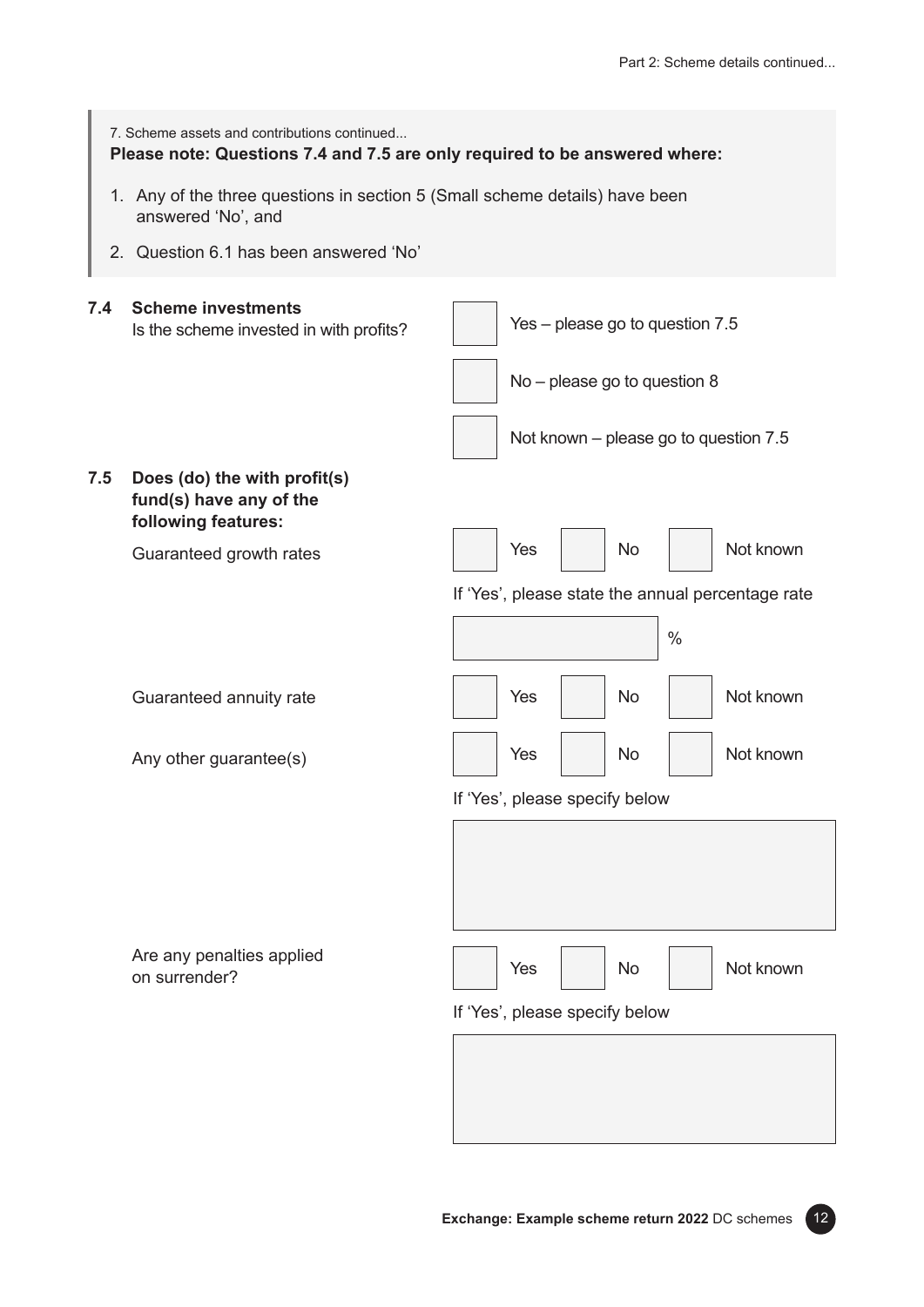## **8 Benefit details**

### **To be completed by schemes with 12 or more members only**

Where you have pensioner members receiving benefits from the scheme, please indicate the number of pensioner members and dependants receiving benefits from the scheme as at the scheme-year-end for which you have provided the latest scheme membership details in section 4.1 or 4.2.

Do your scheme rules allow for any of the following at the time a member's or dependant's benefits are paid by the scheme?

**8.1 Purchase of a lifetime annuity in the name of the trustees?** (rather than in the name of the members)

Yes No

If 'Yes', provide the number of members currently receiving benefits on this basis

**8.2 Payment of a scheme pension directly from the fund?** (also known as self-annuitisation)



If 'Yes', provide the number of members currently receiving benefits on this basis

- **8.3 Please provide the number of members or dependants receiving a drawdown pension directly from the scheme**  (rather than by transferring to another scheme)
- **8.4 Please provide the number of members or dependants taking an income from the scheme on any other basis** (eg uncrystalised funds pension lump sum)**.** Please give details below.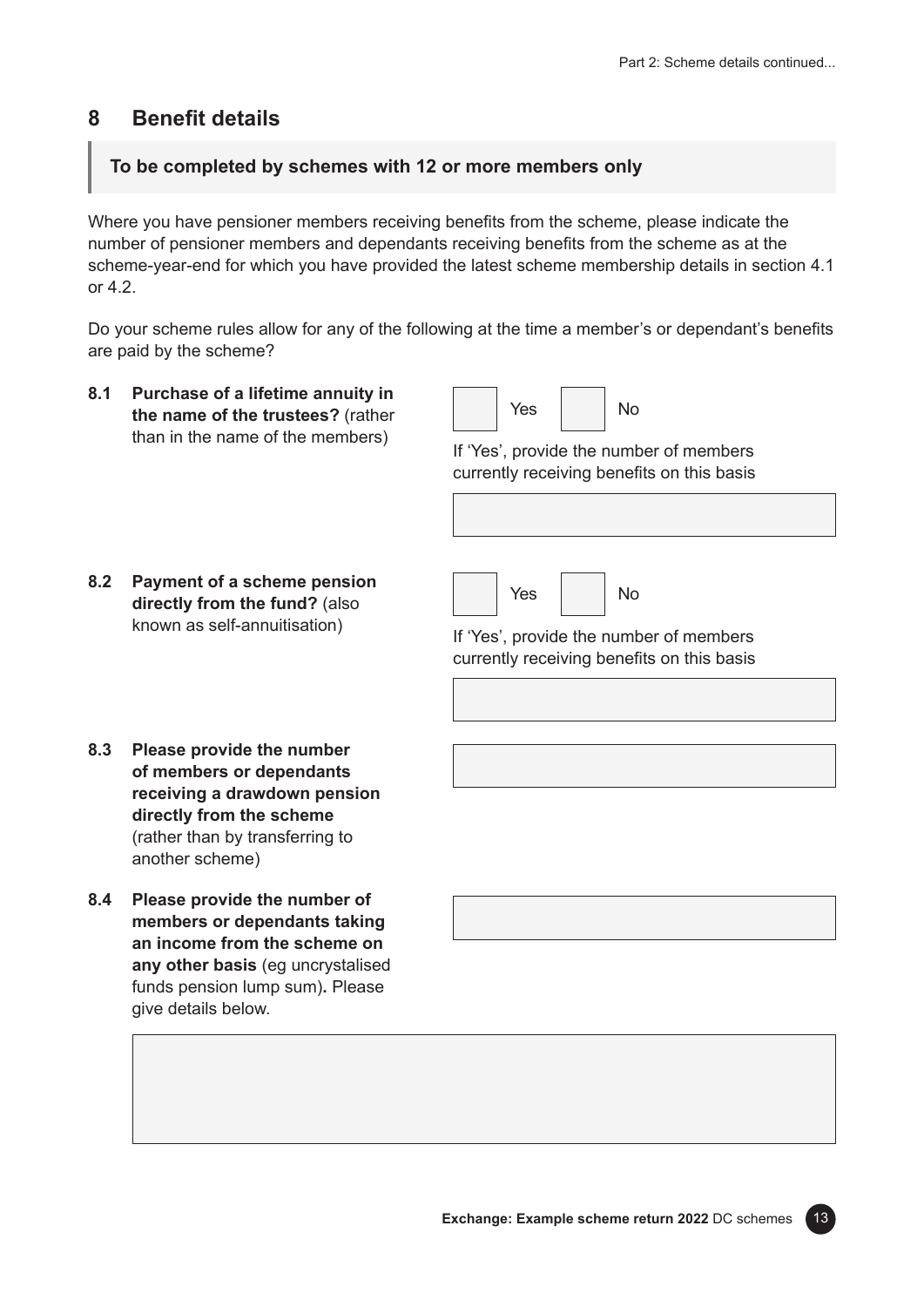No

No

No

No

8. Benefit details continued...

Does your scheme include any of the following (even if the relevant benefits are small or historic)?

**8.5 Contracted out benefits on a defined benefit basis?**  (eg Guaranteed Minimum Pensions (GMPs)) **8.6 A defined benefit underpin?**  (eg a scheme that will pay the greater of: (a) the annuity/pension that could be bought with their defined contribution pot, or (b) their defined benefit pension) **8.7 A guaranteed 'pot' which is made available at or during retirement for the provision of retirement benefits? 8.8 A guaranteed minimum income for members or dependants**  Yes Yes Yes Yes

**receiving a drawdown pension directly from the scheme?**

If you are not sure whether these benefits apply to this scheme, you should refer to scheme documents such as the trust deed and rules, member booklets and announcements, information provided to members on transfer out of the scheme, or annual benefit statements. You could also discuss with your scheme advisers.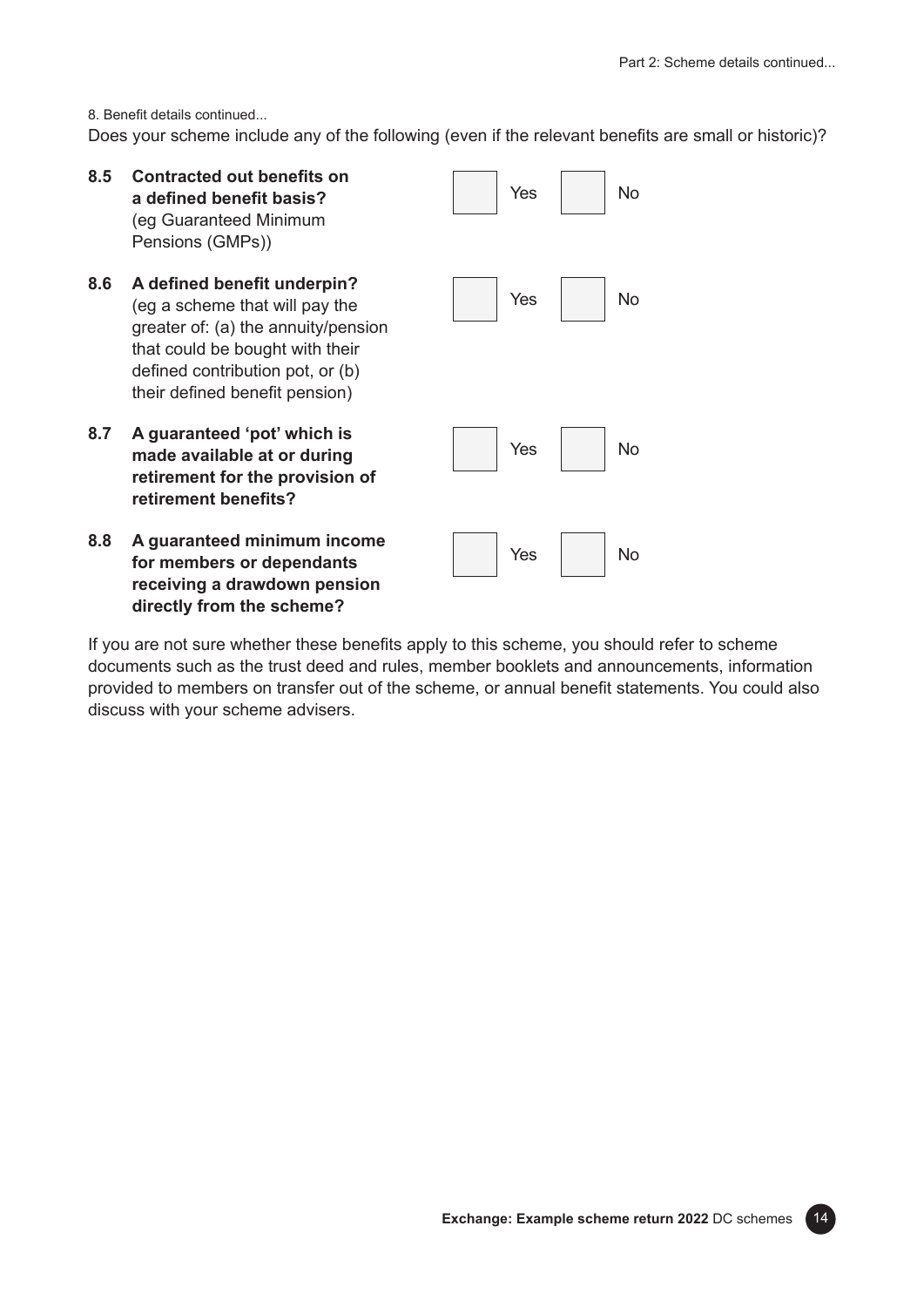## **9 Part 2 requirements – charge restrictions and notification requirements**

**This question is only required to be completed if the scheme is subject to Part 2 of The Occupational Pension Schemes (Charges and Governance) Regulations 2015.**

Question 9.1 is only required to be answered where:

- 1. Any of the three questions in section 5 (Small scheme details) have been answered 'No', and
- 2. question 6.1 has been answered 'No', and
- 3. question 21.2 and/or 21.3 has been answered 'Yes'.
- **9.1 Has the scheme, since 6 April 2015, been compliant with the Part 2 Chapter 1 Requirements (restriction on charges and notification to service provider(s)) in the current charges year and the preceding charges year (if applicable)?**

**You should not select A and B but any other combination may be applicable.**

**Please select all that apply** (You may need to select more than one):

- **A. The Part 2 Chapter 1 requirements apply to one or more members and have been complied with for each of those members**
- **B. The Part 2 Chapter 1 requirements apply to one or more members and have not been complied with for one or more of those members**



**C. One or more members do not fall into either category A or B because:**



The scheme has used the adjustment measure in relation to one or more default arrangements in which such members' contributions are invested (although charges for non-contributing members are no higher than for contributing members, and permissible charging structures are used)



The scheme has not yet completed its first charges year (although charges for non-contributing members are no higher than for contributing members, and permissible charging structures are used)



All relevant contributions allocated to the arrangement relate to members who have expressed a choice as to where those contributions are allocated, and the arrangement has not at any relevant time received contributions relating to 80% or more of their employer's contributing members (although charges for noncontributing members are no higher than for contributing members)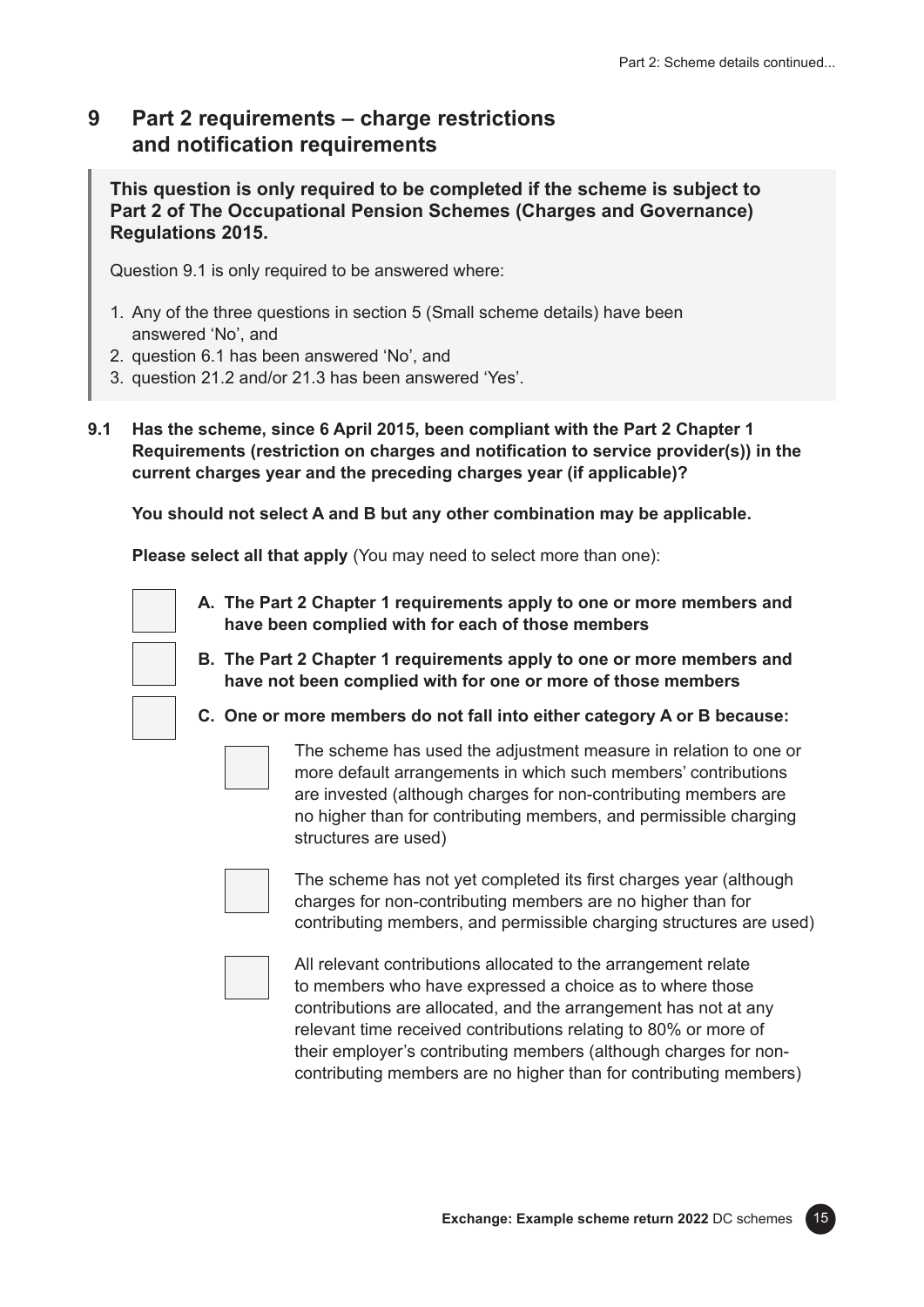9.1 Has the scheme, since 6 April 2015, been compliant with the Part 2 Chapter 1 Requirements (restriction on charges and notification to service provider(s)) in the current charges year and the preceding charges year (if applicable)? continued...

The member's funds are invested in one or more arrangements that are not default arrangements subject to the restrictions on charges.

**Please select all that apply** (you may need to select more than one):



because the arrangement provides for a third-party promise (although charges for non-contributing members are no higher than for contributing members)



because their employer has not reached its staging date

because no contributions in respect of that member have been allocated to those arrangements since the later of 6 April 2015 and their employer's staging date



for any other reason (Please give details below, maximum 250 characters)



Such members are not subject to the charge restrictions for any other reasons (Please give details below, maximum 250 characters)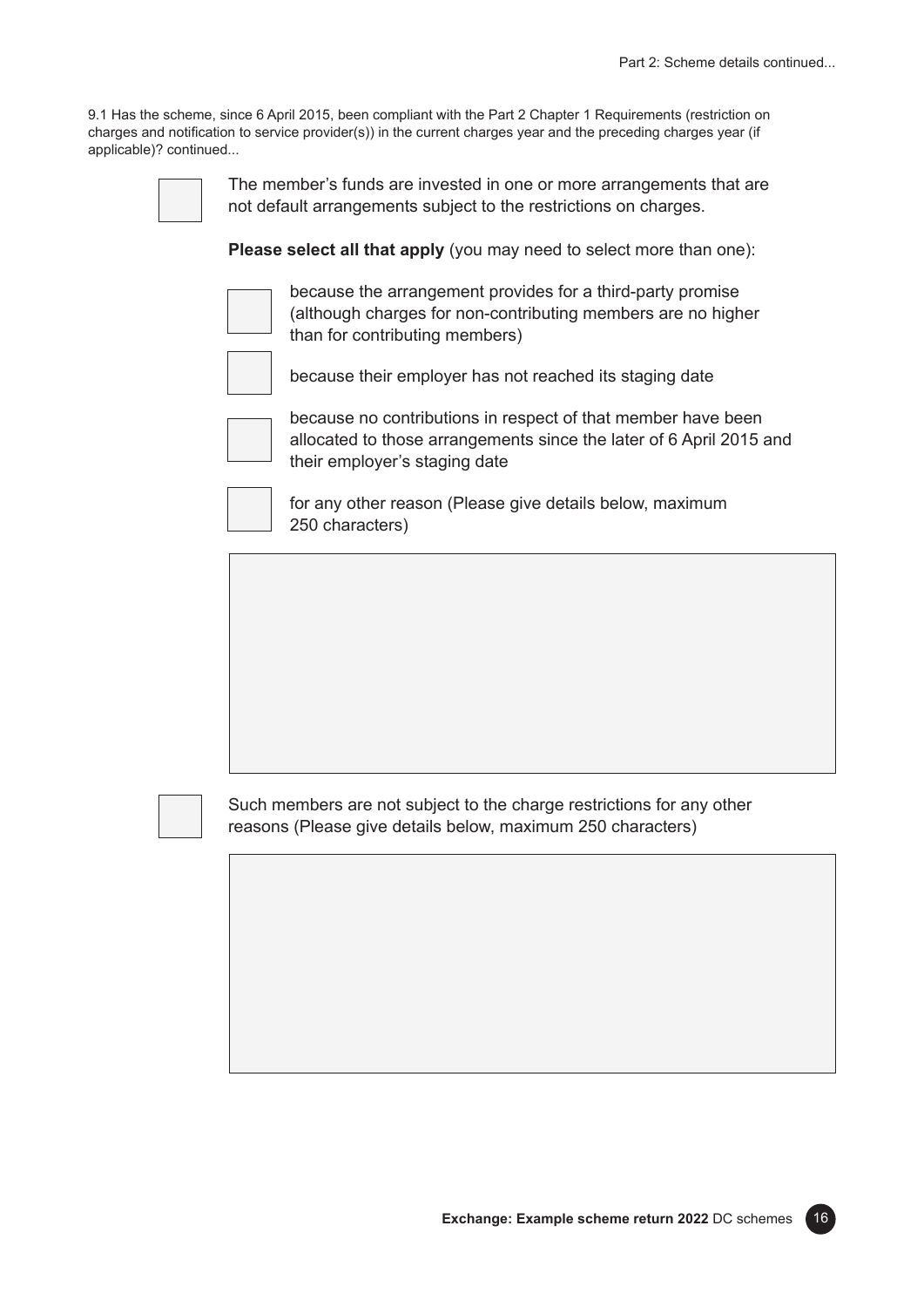Part 2 requirements – charge restrictions and notification requirements continued... Question 9.2 is only required to be answered where:

- 1. any of the three questions in section 5 (Small scheme details) have been answered 'No', and
- 2. question 6.1 has been answered 'No'.

**9.2 Has the scheme, since 1st October 2017, been compliant with the Part 2 Chapter 2 Requirements (restriction on early exit charges)?**

**You should select A or B:**



- **A. The Part 2 Chapter 2 requirements apply to one or more members and have been complied with for each of those members**
- **B. The Part 2 Chapter 1 requirements apply to one or more members and have not been complied with for one or more of those members**

**Please select all that apply** (you may need to select both):



who joined the scheme before 1 October 2017



who joined the scheme on or after 1 October 2017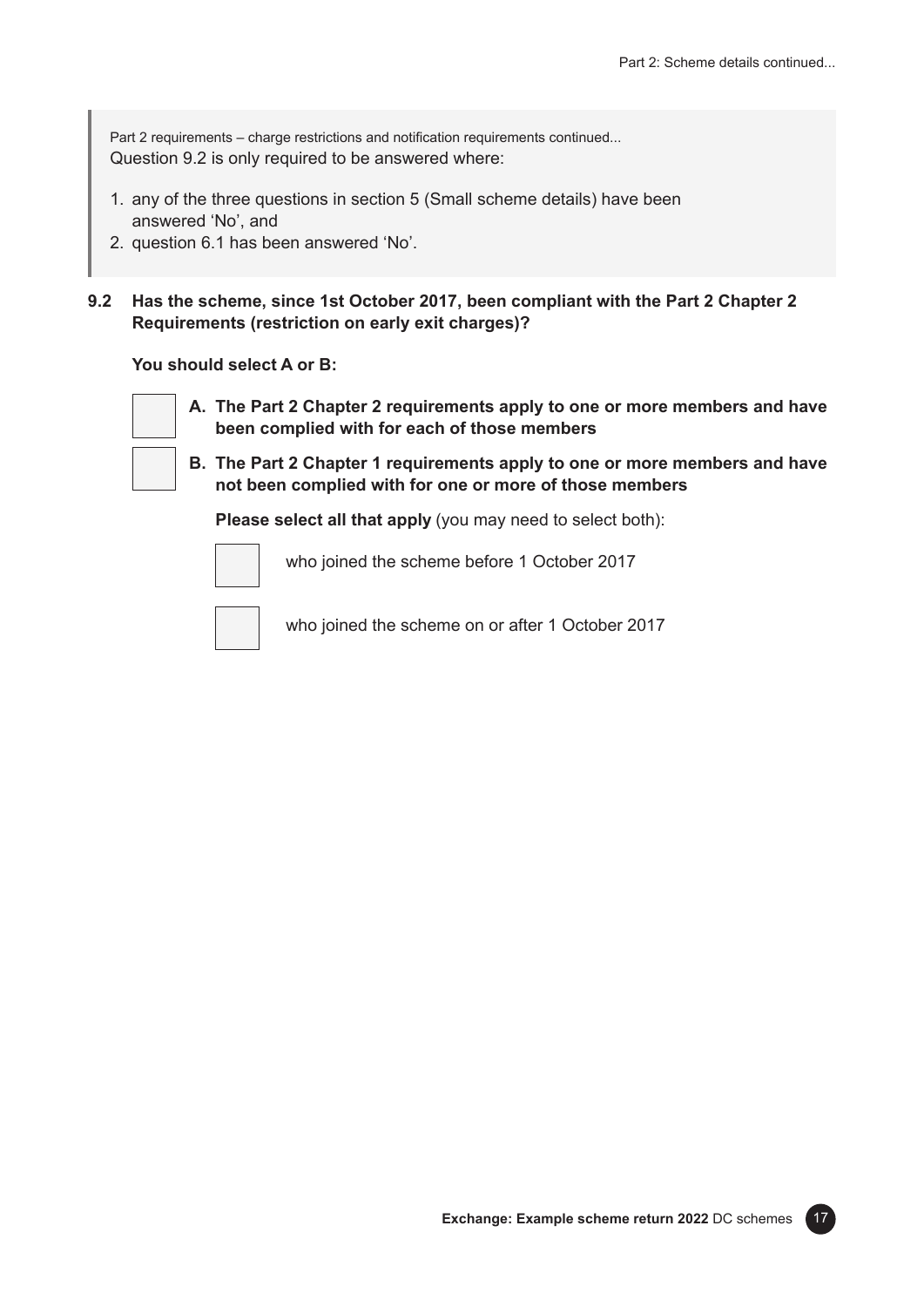### **10 Statement by the chair of trustees**

**This question is only required to be completed if the scheme is subject to Regulation 23 of the Occupational Pension Schemes (Scheme Administration) Regulations 1996 which came into force on 6 April 2015.**

The law requires trustee boards of relevant schemes to prepare an annual chair's statement within seven months of the end of each scheme year. In this statement, trustee boards must describe and explain how they have met certain legislative governance standards, as set out in regulation 23 of the Occupational Pension Schemes (Scheme Administration) Regulations 1996.

The statement must be signed by the chair. If the statement cannot be signed by the chair because the chair ceased to hold office less than three months before the statement is signed, and there is no current chair, you should ask a deputy or acting chair to sign the statement.

The first chair's statement must be produced relating to the scheme year ending on or after 6 July 2015. If the scheme year-end was within the three months following 6 April 2015, trustees are required to include reporting on the period 6 April 2015 – 5 July 2015 within the statement for the following year.

This question is only required to be answered where:

- 1. any of the three questions in section 5 (Small scheme details) have been answered 'No', and
- 2. question 6.1 has been answered 'No'.
- **10.1 Has a statement been prepared, signed by the chair of trustees, which meets the requirements set out in Regulation 23 of the Occupational Pension Scheme (Scheme Administration) Regulations 1996?**



### **Warning**

If the deadline for preparing a chair's statement has passed and you have confirmed that a chair's statement has not been prepared, we have to fine you. The amount of the fine will be between £500 and £2,000. It is against the law to give incorrect or misleading information, so if you don't know whether a statement has been prepared, you will need to find out before answering this question.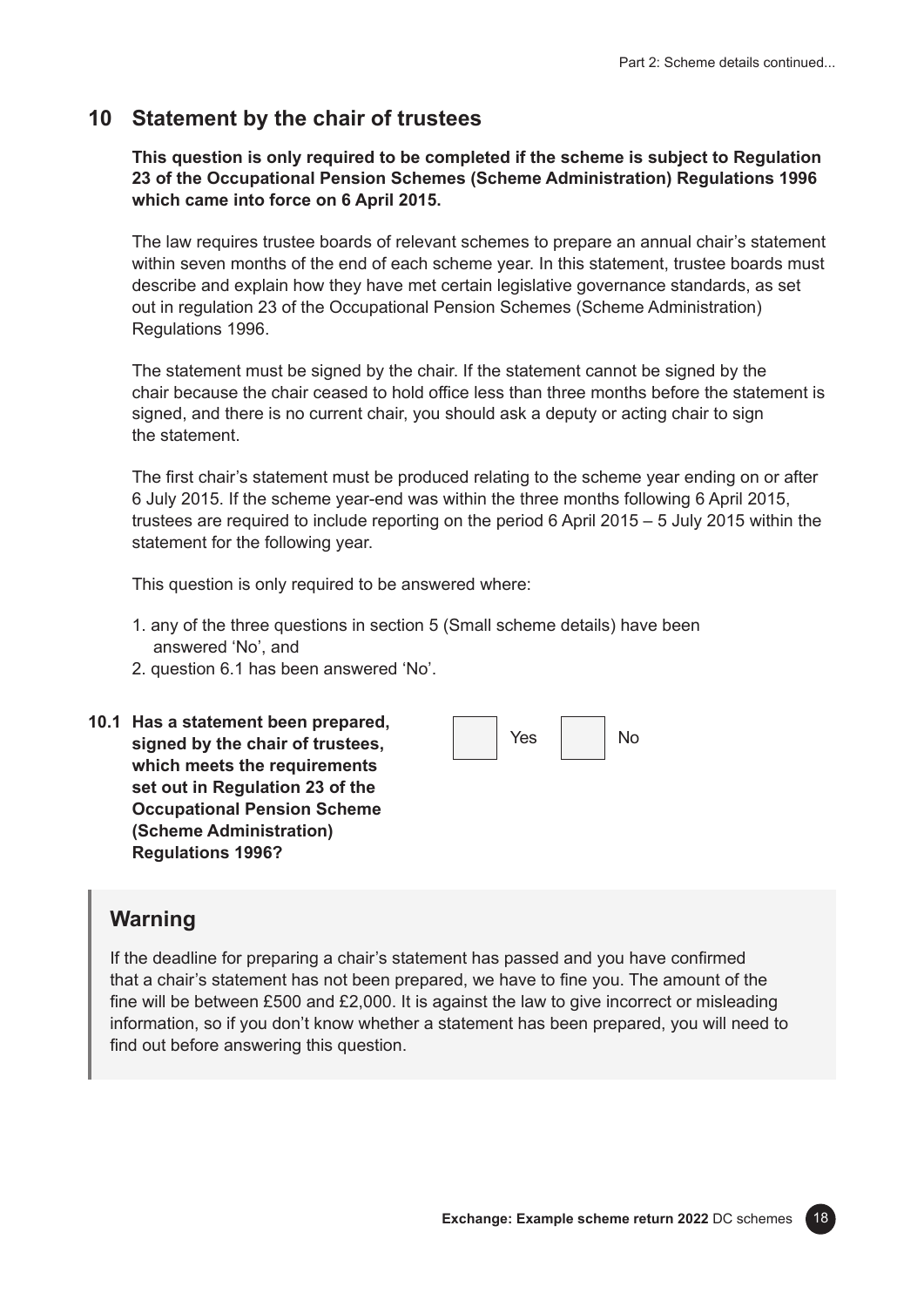## **11 Record-keeping**

These questions relate to the quality of your scheme data, as assessed within the last three years.

#### **Common data**

**11.1 When did you last measure your common data?**



Not measured in the last three years

**11.2 What percentage of this data have you assessed to be present and accurate?**



(MM/YYYY)

#### **Scheme-specific ('conditional') data**

**11.3 When did you last measure your scheme-specific ('conditional') data?**

Not measured in the last three years

**11.4 What percentage of this data have you assessed to be present and accurate?**



Not available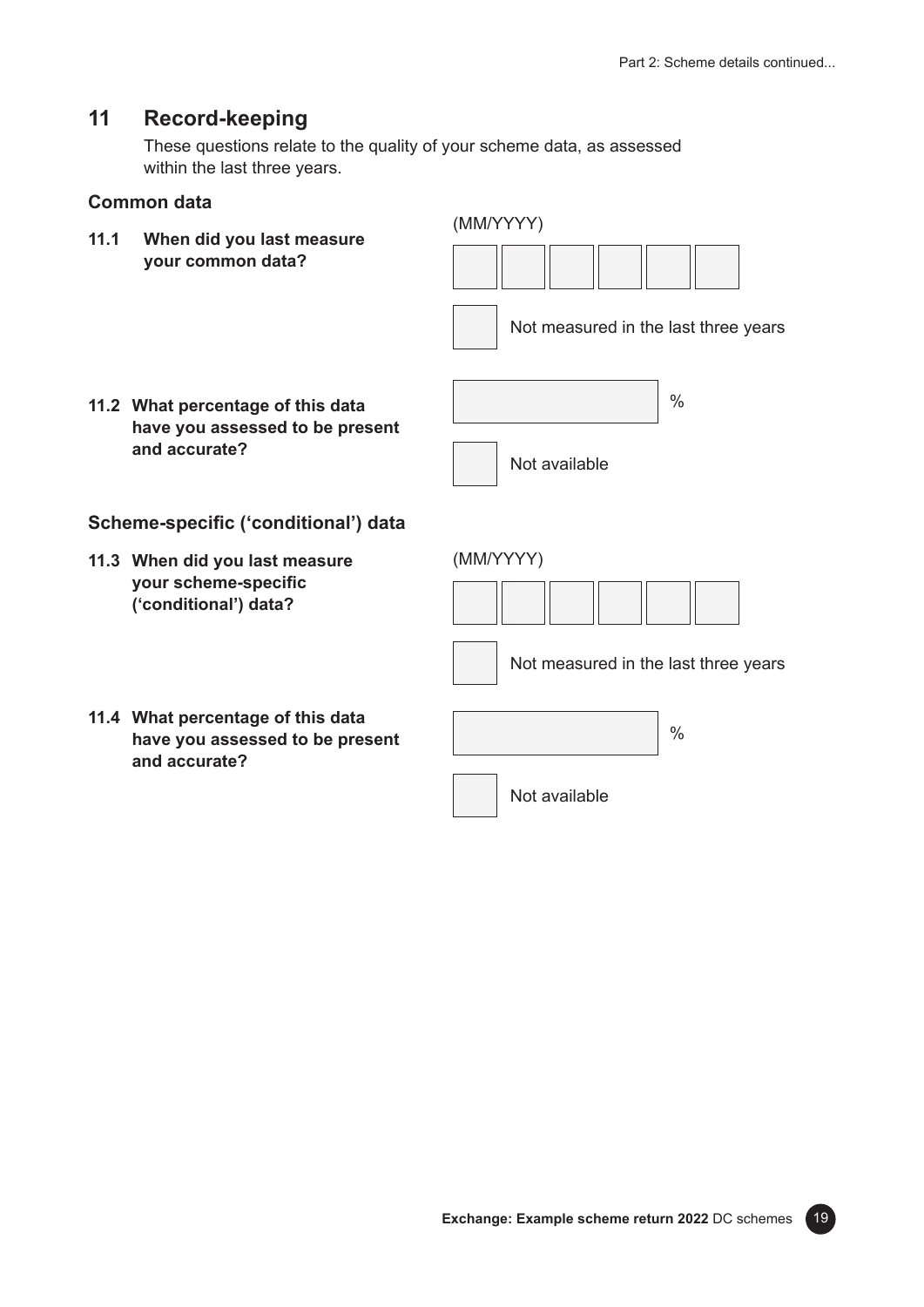## **Part 3: Scheme trustees, trustee advisers and service providers**

This section is about trustees, advisers and service providers that are appointed to the scheme. You may be required to supply documentary proof of the appointment at a later date.

## **12 Trustee details**

**12.1 Is the scheme written** 



Trustees/managers are required by law from 6 April 2015 (unless certain exclusions apply) to appoint a chair of trustees (which may be a director of a corporate trustee where the trustee is not a professional trustee body) to your scheme.

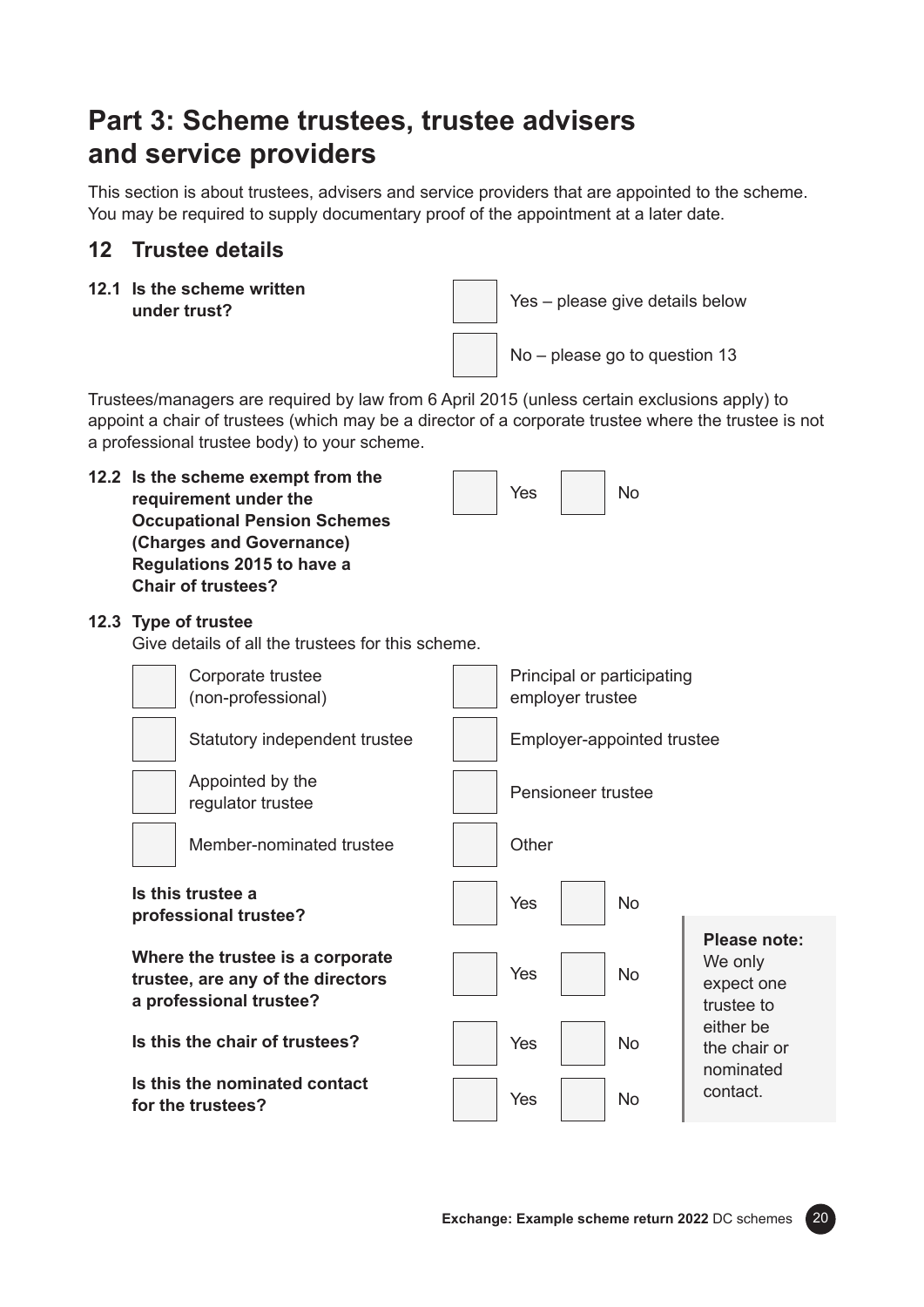#### **12.4 Details of individual trustee**

| Title        |  |
|--------------|--|
| First name/s |  |
| Surname      |  |

#### **12.5 Details of corporate trustee**

Name as stated on trust deed

Please provide your Companies House Number – also referred to as a CHR number (If you are unsure of the Companies House Number you may find it by using the search facility on Companies House website: **[www.gov.uk/government/organisations/companies-house](http://www.gov.uk/government/organisations/companies-house)**

#### **Companies House number**

| 12.6 Correspondence address |
|-----------------------------|
| for this trustee            |

| Address Line 1 |  |
|----------------|--|
| Address Line 2 |  |
| Address Line 3 |  |
| Address Line 4 |  |
| Address Line 5 |  |
| Postcode       |  |
| Country        |  |

#### **Trustee contact details**

| Telephone number |  |
|------------------|--|
| Email address    |  |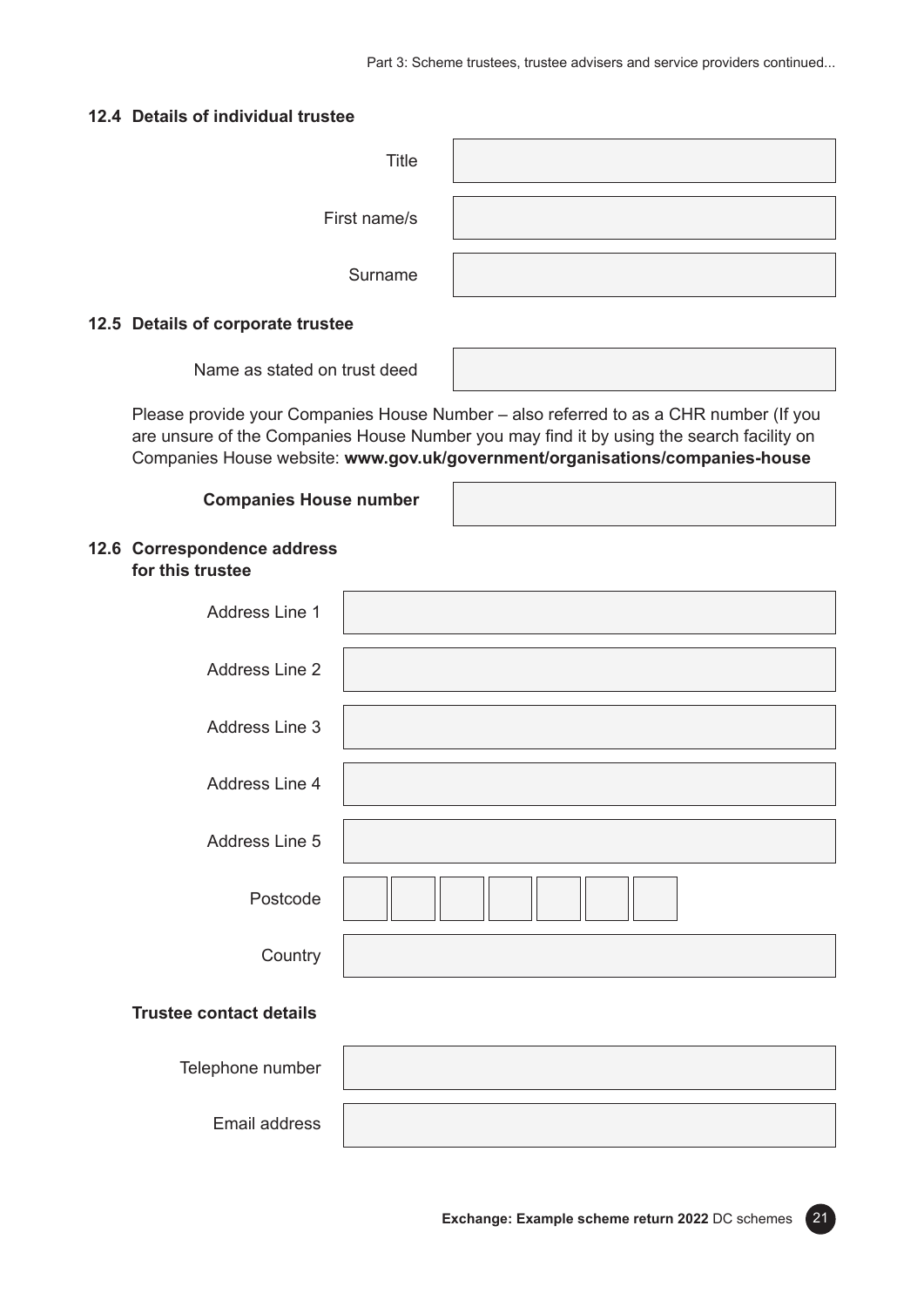#### **12.7 Trustee contact details** (Individual) **Named contact**

| Title                                      |  |
|--------------------------------------------|--|
| First name/s                               |  |
| Surname                                    |  |
| Named contact's<br>direct telephone number |  |
| Named contact's<br>direct email address    |  |

#### **12.8 Chair of board**

Where you are required by law from 6 April 2015 to appoint a chair, you must enter the details of the chair. Where the new law does not apply to this scheme, you may enter the details of the named contact or the chair of the board of directors.

| Title                      |  |
|----------------------------|--|
| First name/s               |  |
| Surname                    |  |
| Direct telephone number    |  |
| Individual's email address |  |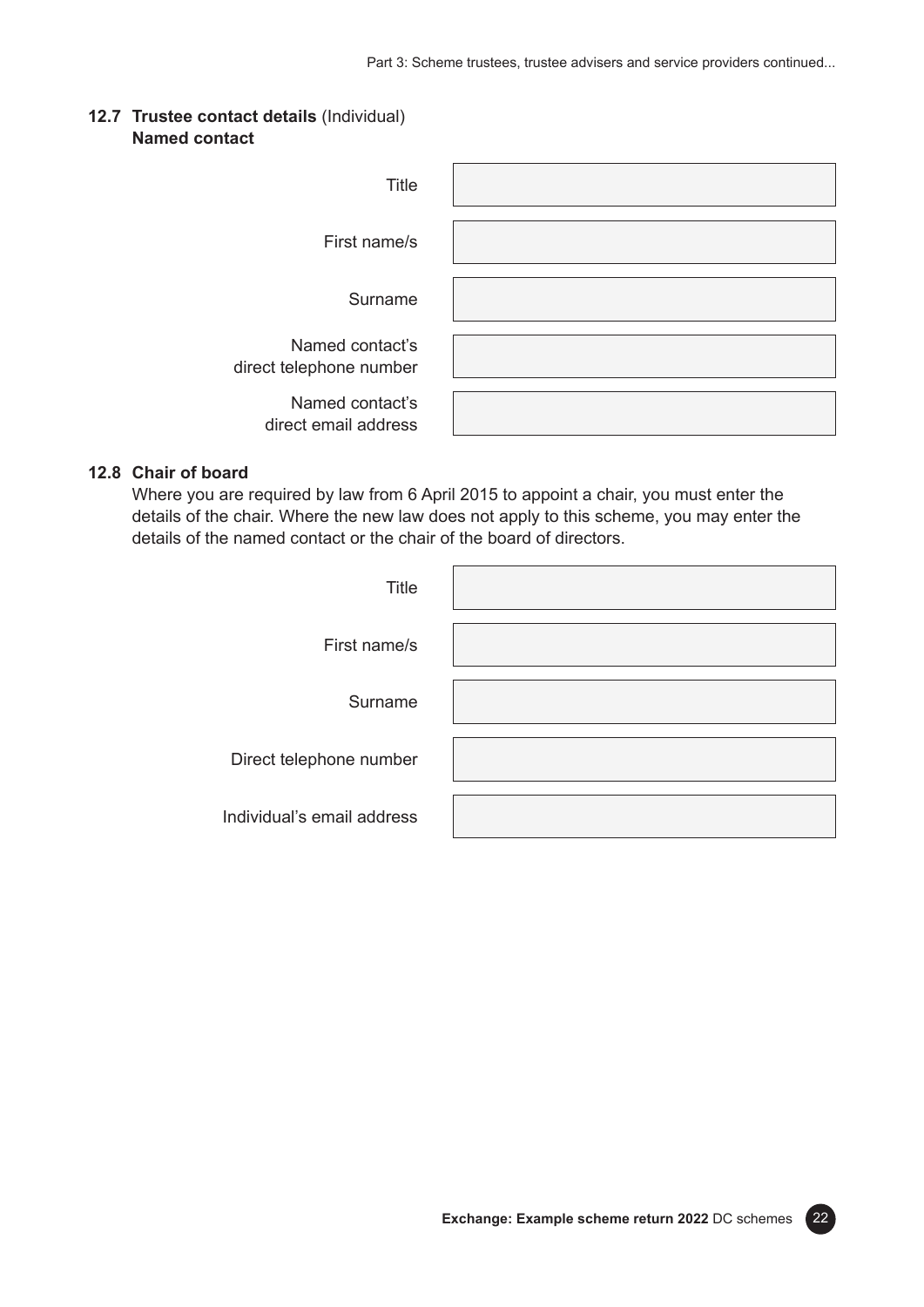### **13 Insurance company details**

#### **13.1 Is there an insurance company for the scheme?**

Yes – please give details below No – please go to question 14

Give details of all the insurance companies for this scheme.

#### **13.2 Insurance company details**

| Name of insurer                                                |                                |
|----------------------------------------------------------------|--------------------------------|
| Address Line 1                                                 |                                |
| Address Line 2                                                 |                                |
| Address Line 3                                                 |                                |
| Address Line 4                                                 |                                |
| Address Line 5                                                 |                                |
| Postcode                                                       |                                |
| Country                                                        |                                |
| Insurance company's reference<br>number for the scheme         |                                |
| 13.3 Does this insurer carry out<br>the main administration of | Yes - please go to question 16 |

**the main administration of the scheme?**

No – please go to question 14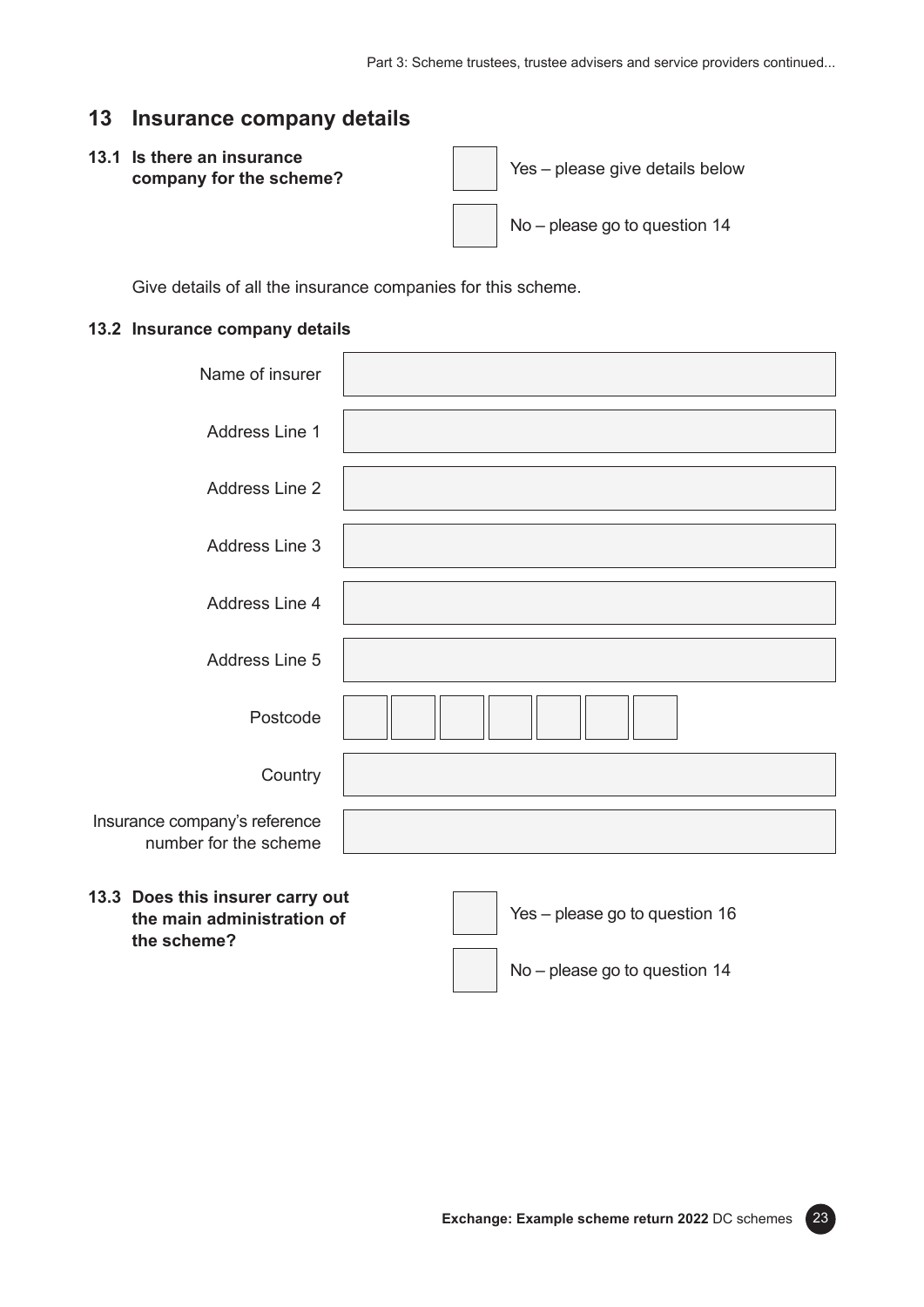#### **13.4 Contact details: Named individual contact**

| Title                      |  |
|----------------------------|--|
| First name/s               |  |
| Surname                    |  |
| Direct telephone number    |  |
| Individual's email address |  |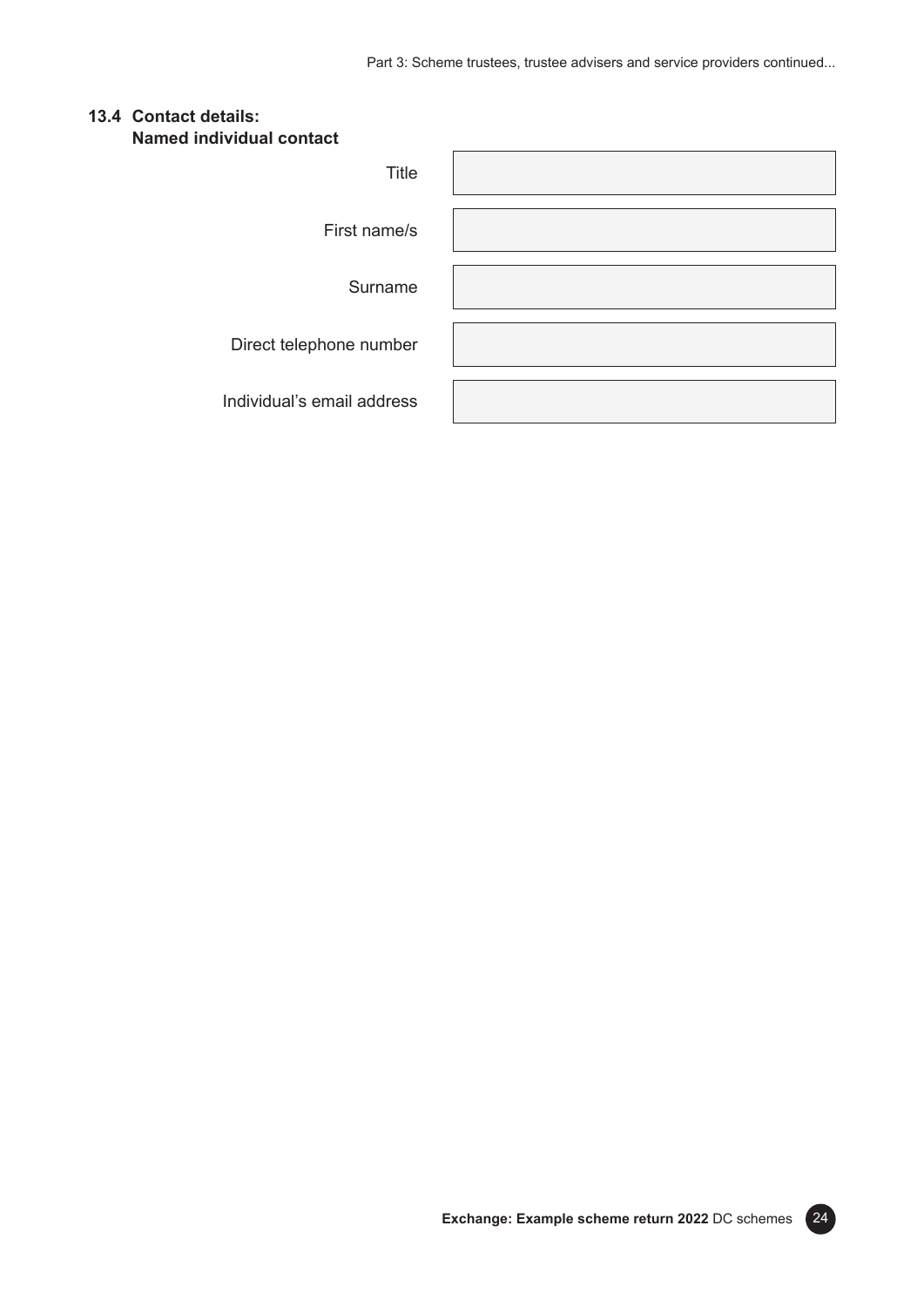**Please note:** We only require details of the **MAIN administrator of the scheme**. If you have stated that an insurer carries out the administration you do not need to complete this page. If not, please complete one of the two questions below.

## **14 Third party administrator details**

**14.1 Is there a third party administrator appointed to the scheme?**

Yes – please give details below

No – please go to question 15

#### **14.2 Third party administrator details**

| Name of firm   |  |
|----------------|--|
| Address Line 1 |  |
| Address Line 2 |  |
| Address Line 3 |  |
| Address Line 4 |  |
| Address Line 5 |  |
| Postcode       |  |
| Country        |  |

#### **14.3 Contact details: Named individual contact**

| <b>Title</b>               |  |
|----------------------------|--|
| First name/s               |  |
| Surname                    |  |
| Direct telephone number    |  |
| Individual's email address |  |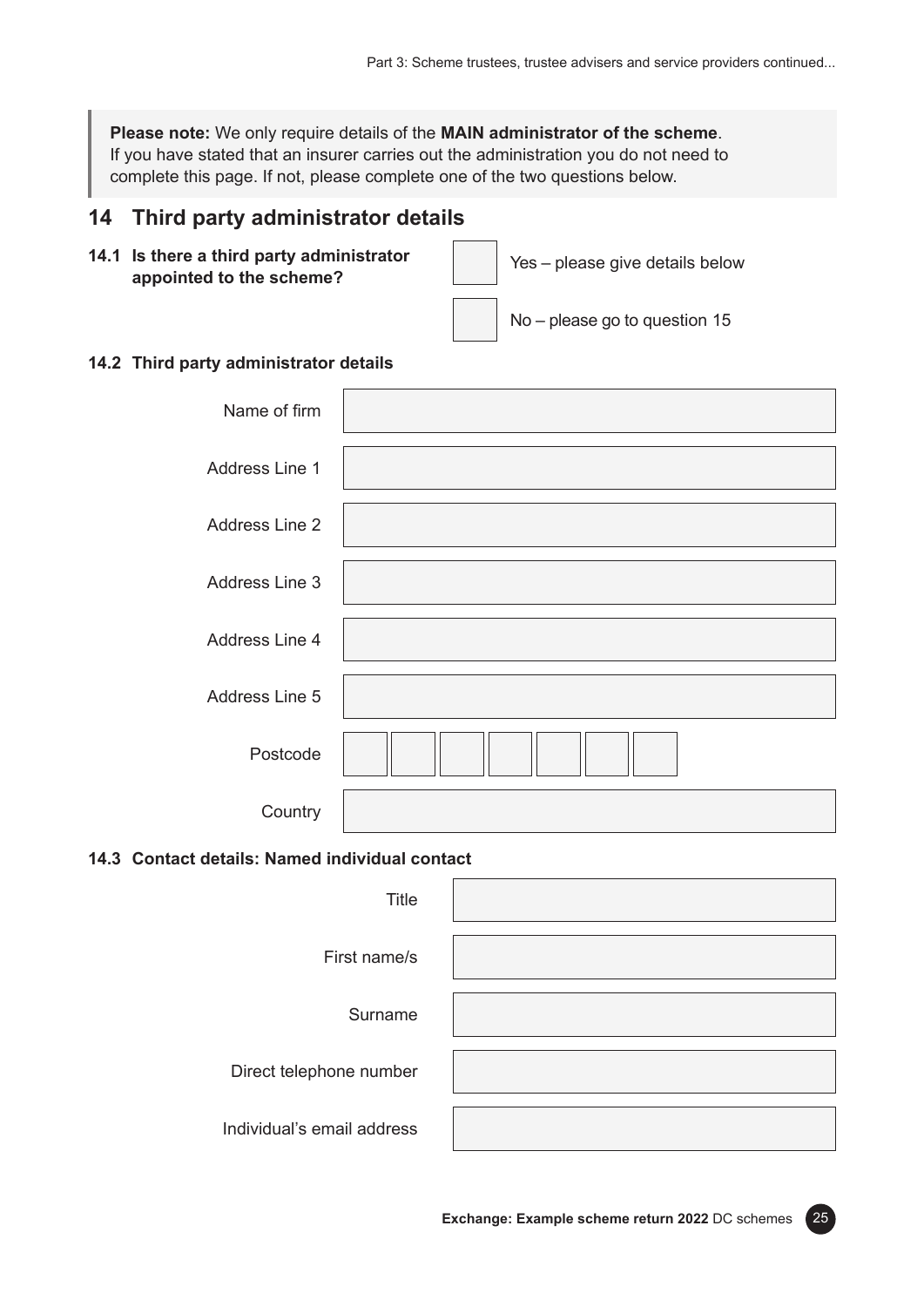## **15 In-house administrator details**

#### **15.1 Is there an in-house administrator appointed to the scheme?** Yes – please give details below

No – please go to question 16

#### **In-house administrator details**

| Name of firm   |  |
|----------------|--|
| Address Line 1 |  |
| Address Line 2 |  |
| Address Line 3 |  |
| Address Line 4 |  |
| Address Line 5 |  |
| Postcode       |  |
| Country        |  |

#### **15.2 Contact details: Named individual contact**

| Title                      |  |
|----------------------------|--|
| First name/s               |  |
| Surname                    |  |
| Direct telephone number    |  |
| Individual's email address |  |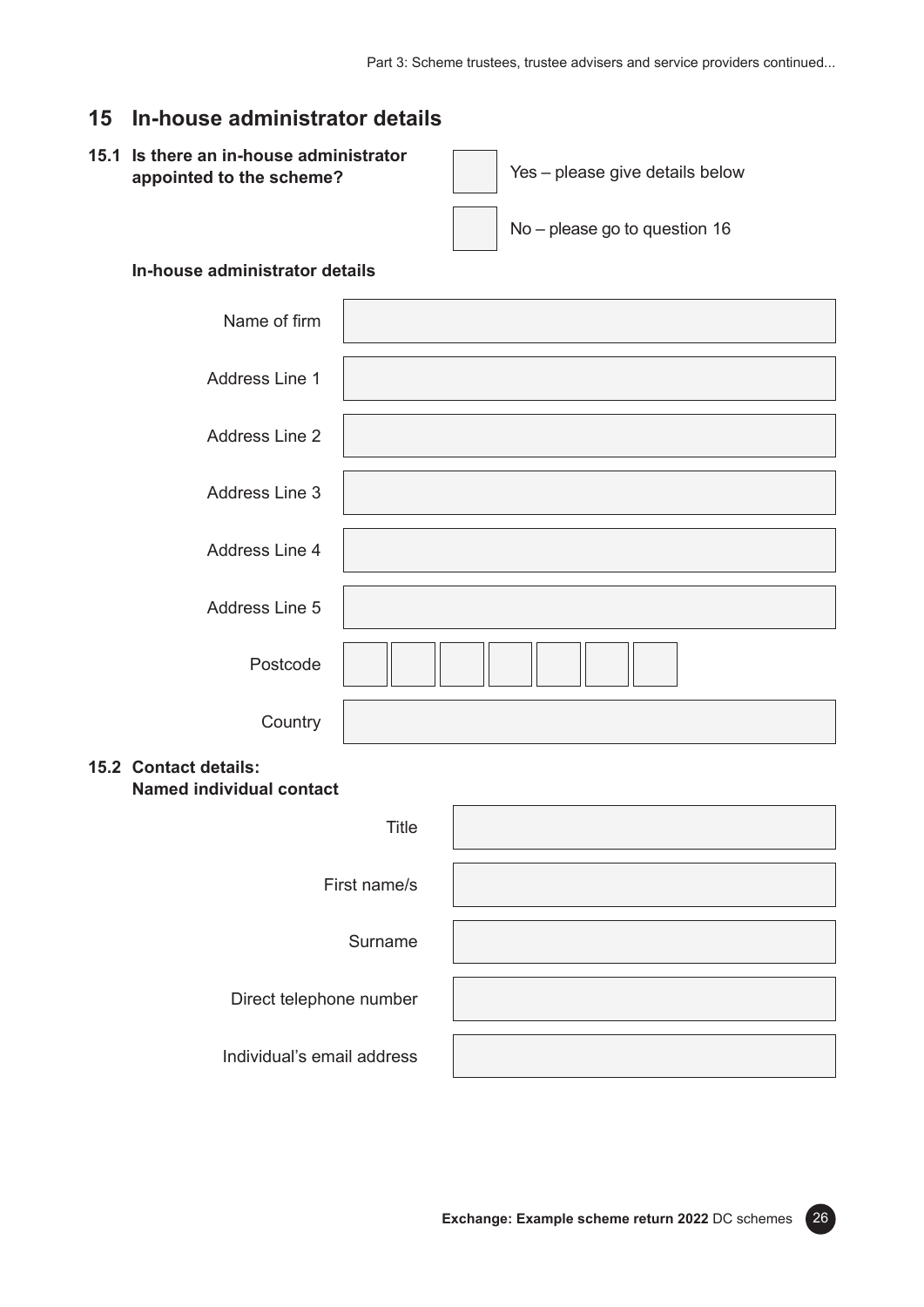## **16 Fund manager details**

#### **16.1 Is there a fund manager for the scheme?**

Yes – please give details below

No – please go to question 17

Give details of all the fund managers for this scheme.

#### **16.2 Fund manager details**

| Name of firm     |  |
|------------------|--|
| Address Line 1   |  |
| Address Line 2   |  |
| Address Line 3   |  |
| Address Line 4   |  |
| Address Line 5   |  |
| Postcode         |  |
| Country          |  |
| Telephone number |  |
| Email address    |  |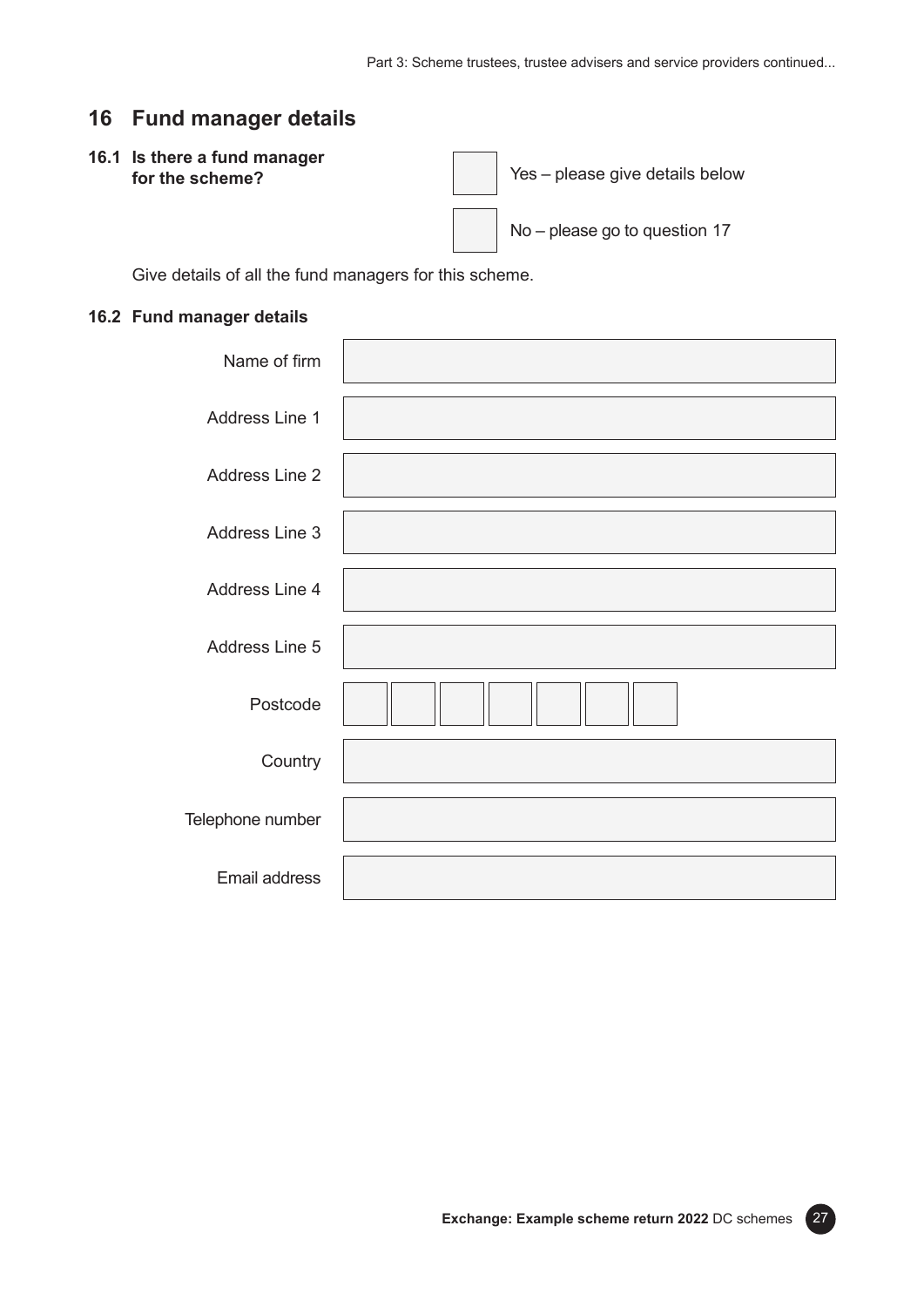### **17 Investment adviser details**

#### **17.1 Is there an investment adviser for the scheme? for the scheme?** *for the scheme?*

No – please go to question 18

Give details of all the investment advisers for this scheme.

#### **17.2 Investment adviser details**

| Name of firm          |  |
|-----------------------|--|
| Address Line 1        |  |
| <b>Address Line 2</b> |  |
| Address Line 3        |  |
| Address Line 4        |  |
| Address Line 5        |  |
| Postcode              |  |
| Country               |  |
| Telephone number      |  |
| Email address         |  |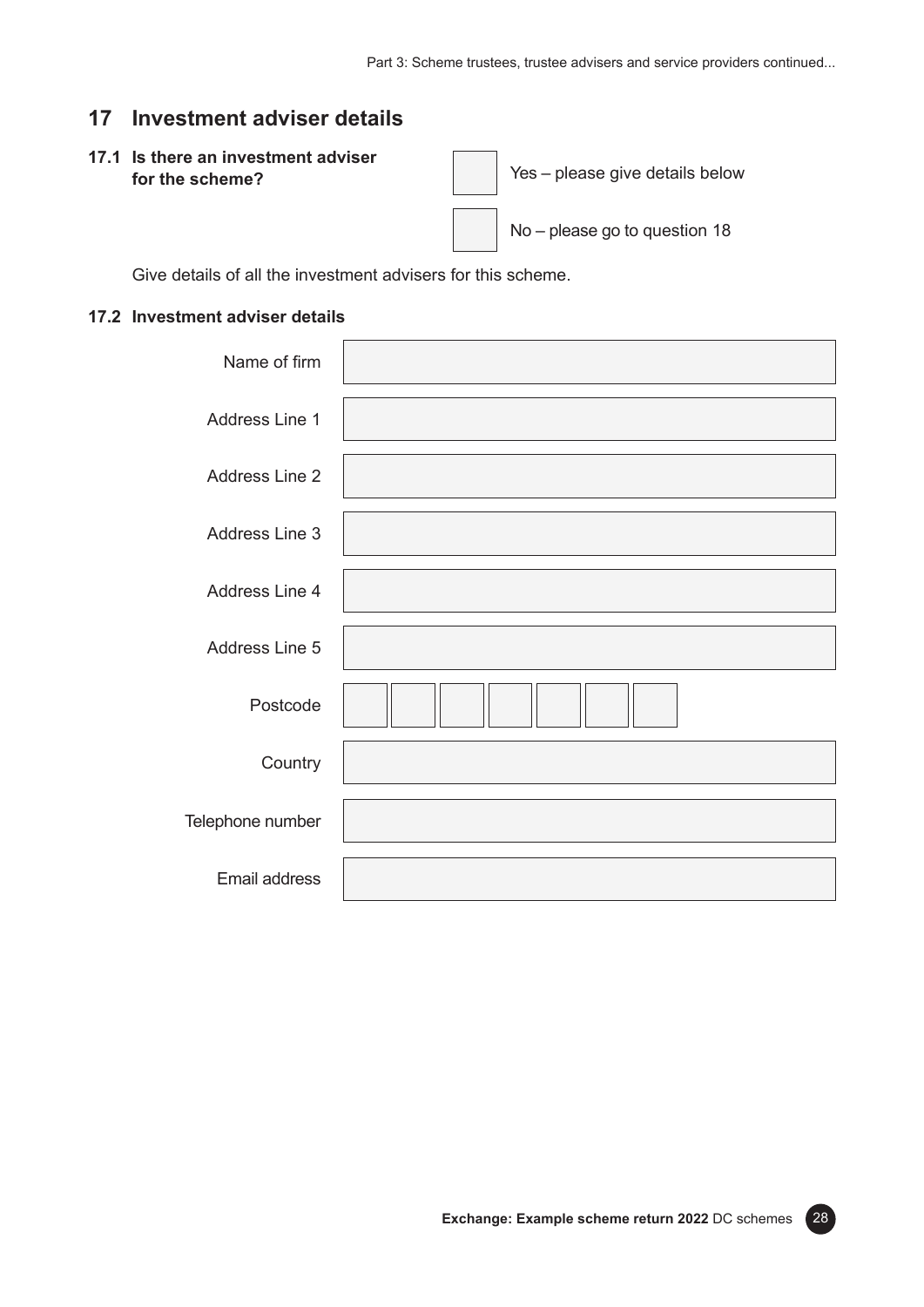## **Part 4: Employer details**

This section is about current employers

## **18 Principal employer**

#### **18.1 Principal employer details**

The principal employer is the employer named in the Trust Deed and Rules of the scheme as having special powers such as the power to appoint trustees, amend the scheme rules, or wind the scheme up.

| Principal employer's<br>name in full            |  |
|-------------------------------------------------|--|
| 18.2 Principal employer's<br>registered address |  |
| Address Line 1                                  |  |
| Address Line 2                                  |  |
| Address Line 3                                  |  |
| Address Line 4                                  |  |
| Address Line 5                                  |  |
| Postcode                                        |  |
| Country                                         |  |

#### **18.3 Organisation type**

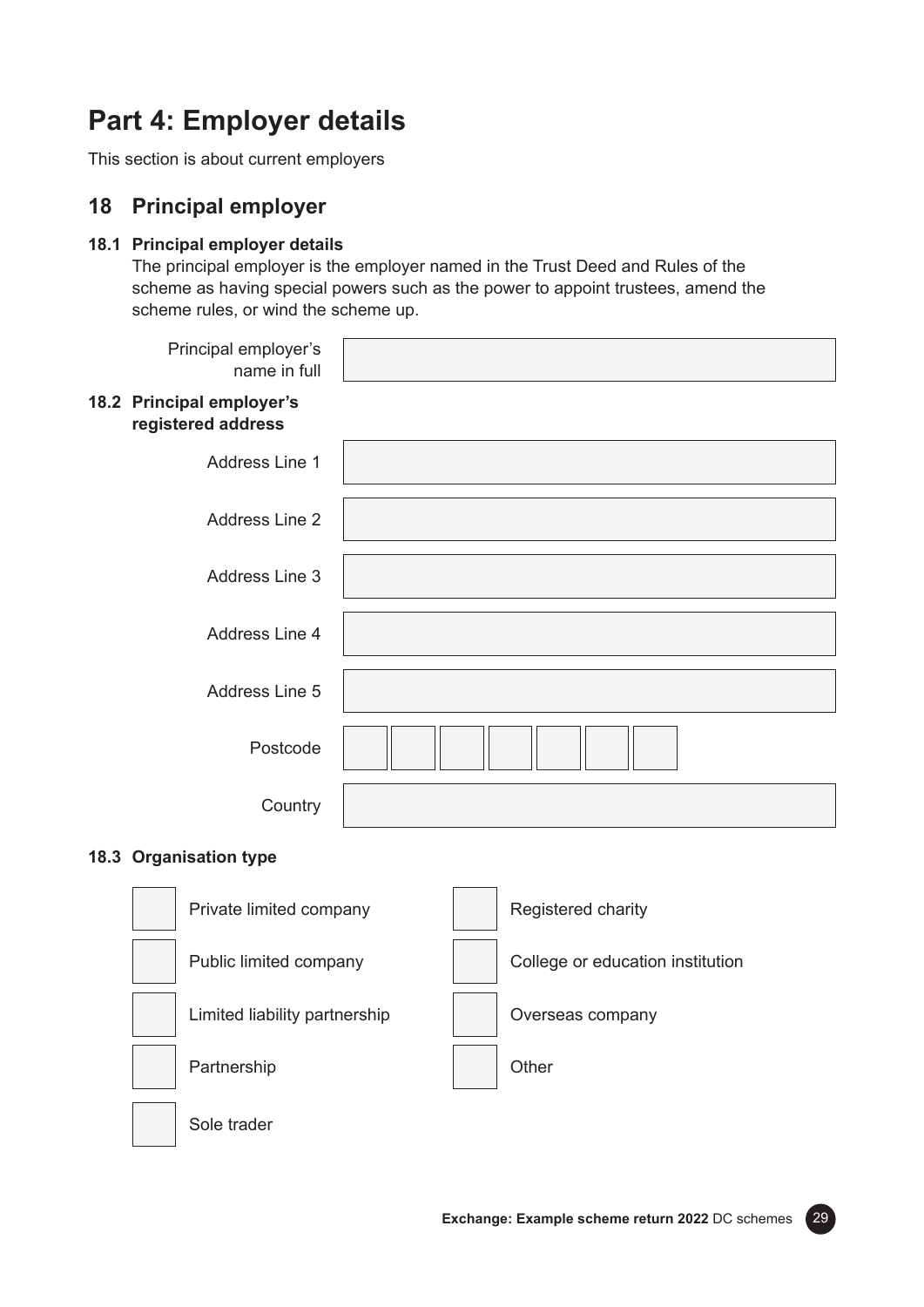#### **18.4 Trading status**



#### **18.5 Contact details**

Please provide an email address for the pensions contact at this employer. A group mailbox (eg [pensions@company.com\)](mailto:pensions@company.com) is preferred over an individual's name (due to transient nature of employees within the workplace).

Email address

#### **18.6 Employer identifiers**

| <b>Companies House</b><br>registration number<br>(where available) |  |
|--------------------------------------------------------------------|--|
| Registered<br>charity number<br>(where applicable)                 |  |

The next question is only required to be completed where there is more than one employer participating in the scheme:

Employer Pension Scheme Reference (allocated by the scheme)

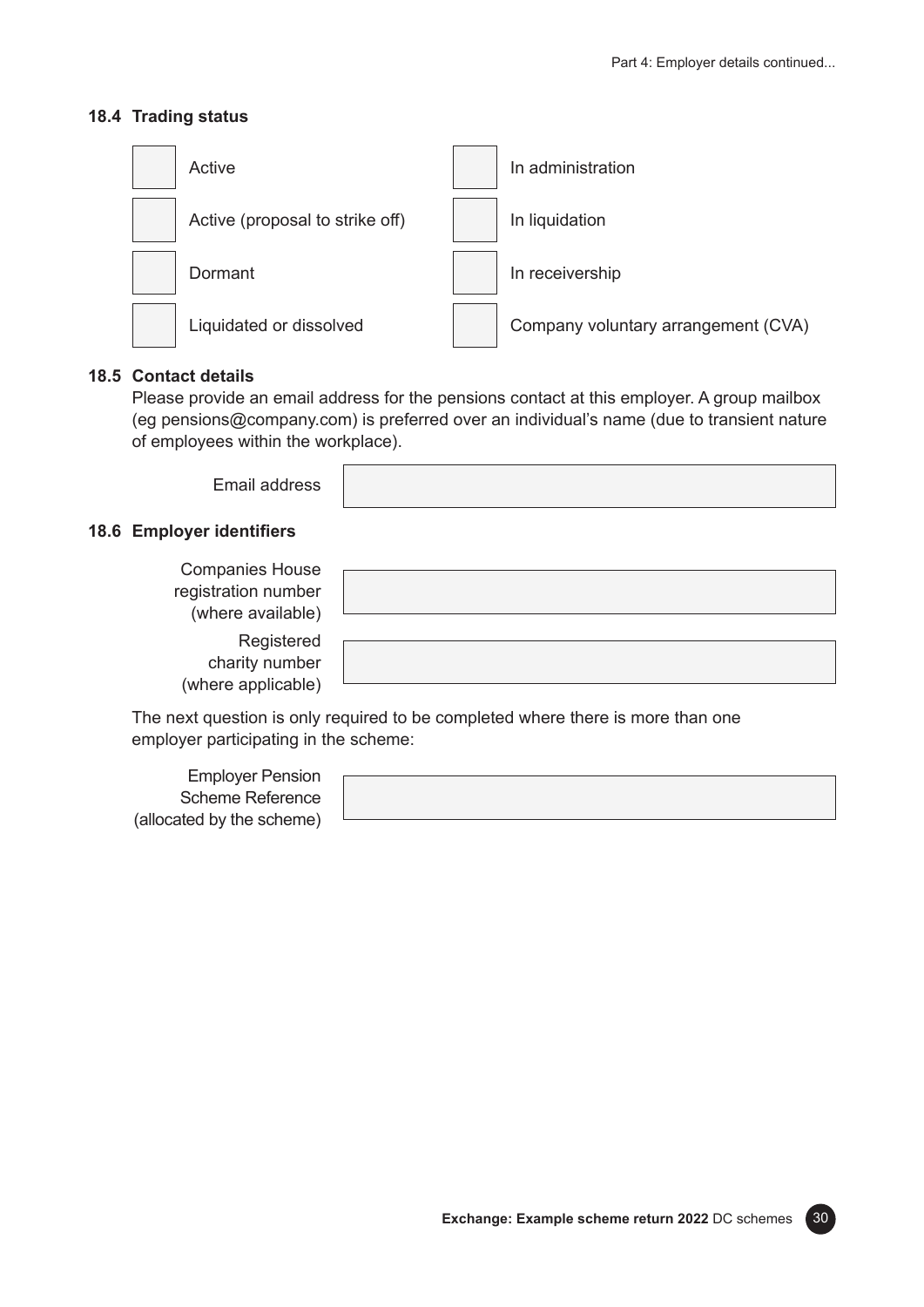## **19 Other participating employers**

#### **19.1 Please provide details of all other participating employers here**

The definition of 'employer' in relation to that scheme/section is set out in Section 318 of the Pensions Act 2004 and regulations made thereunder.

| Participating employer's<br>name in full            |  |
|-----------------------------------------------------|--|
| 19.2 Participating employer's<br>registered address |  |
| Address Line 1                                      |  |
| Address Line 2                                      |  |
| Address Line 3                                      |  |
| Address Line 4                                      |  |
| Address Line 5                                      |  |
| Postcode                                            |  |
| Country                                             |  |
| 19.3 Organisation status                            |  |
|                                                     |  |

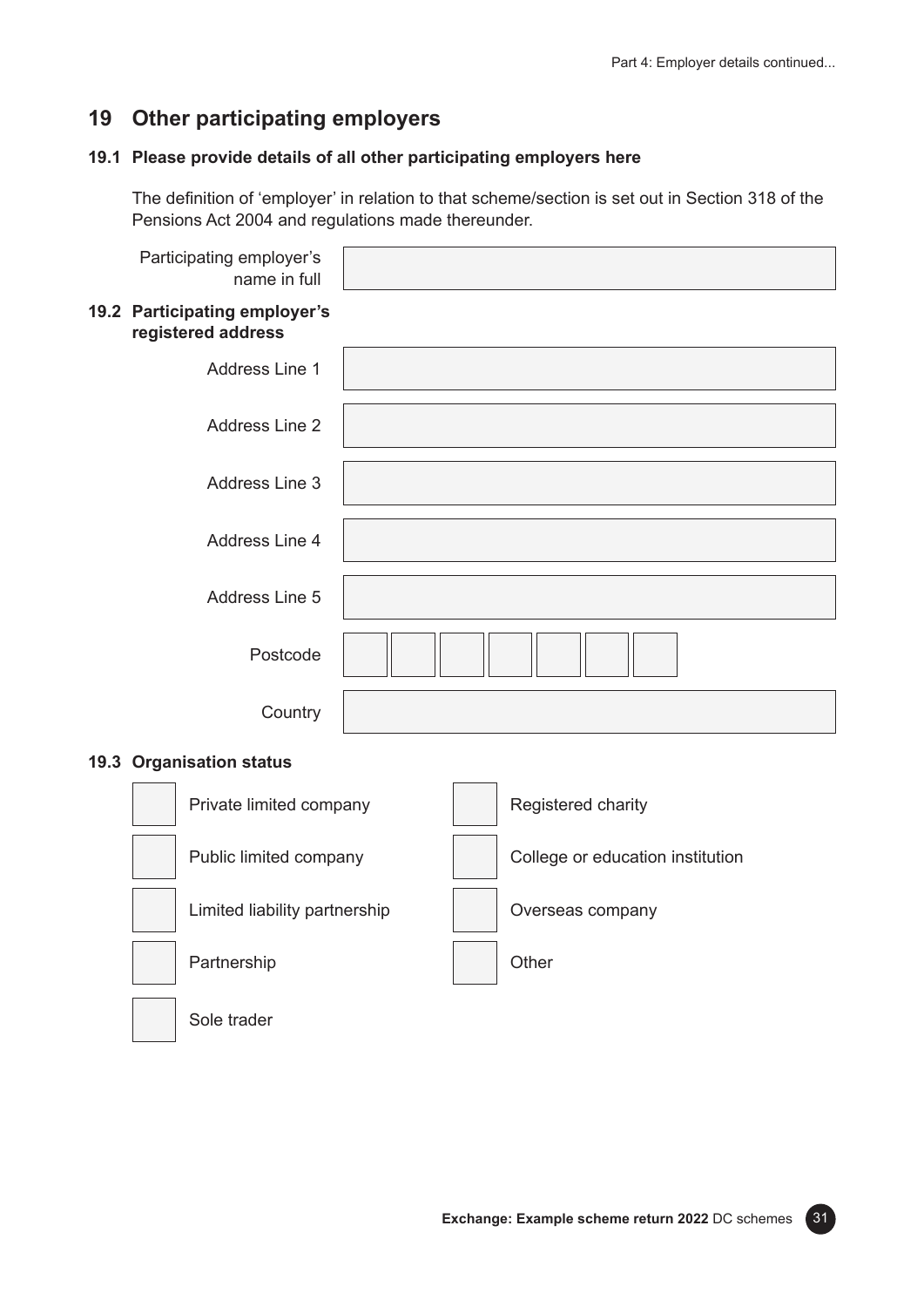#### **19.4 Trading status**



#### **19.5 Contact details**

Please provide an email address for the pensions contact at this employer. A group mailbox (eg [pensions@company.com\)](mailto:pensions@company.com) is preferred over an individual's name (due to transient nature of employees within the workplace).

Email address

## **19.6 Employer identifiers**

| <b>Companies House</b><br>registration number<br>(where available) |  |
|--------------------------------------------------------------------|--|
| Registered<br>charity number<br>(where applicable)                 |  |

The next question is only required to be completed where there is more than one employer participating in the scheme:

Employer Pension Scheme Reference (allocated by the scheme)

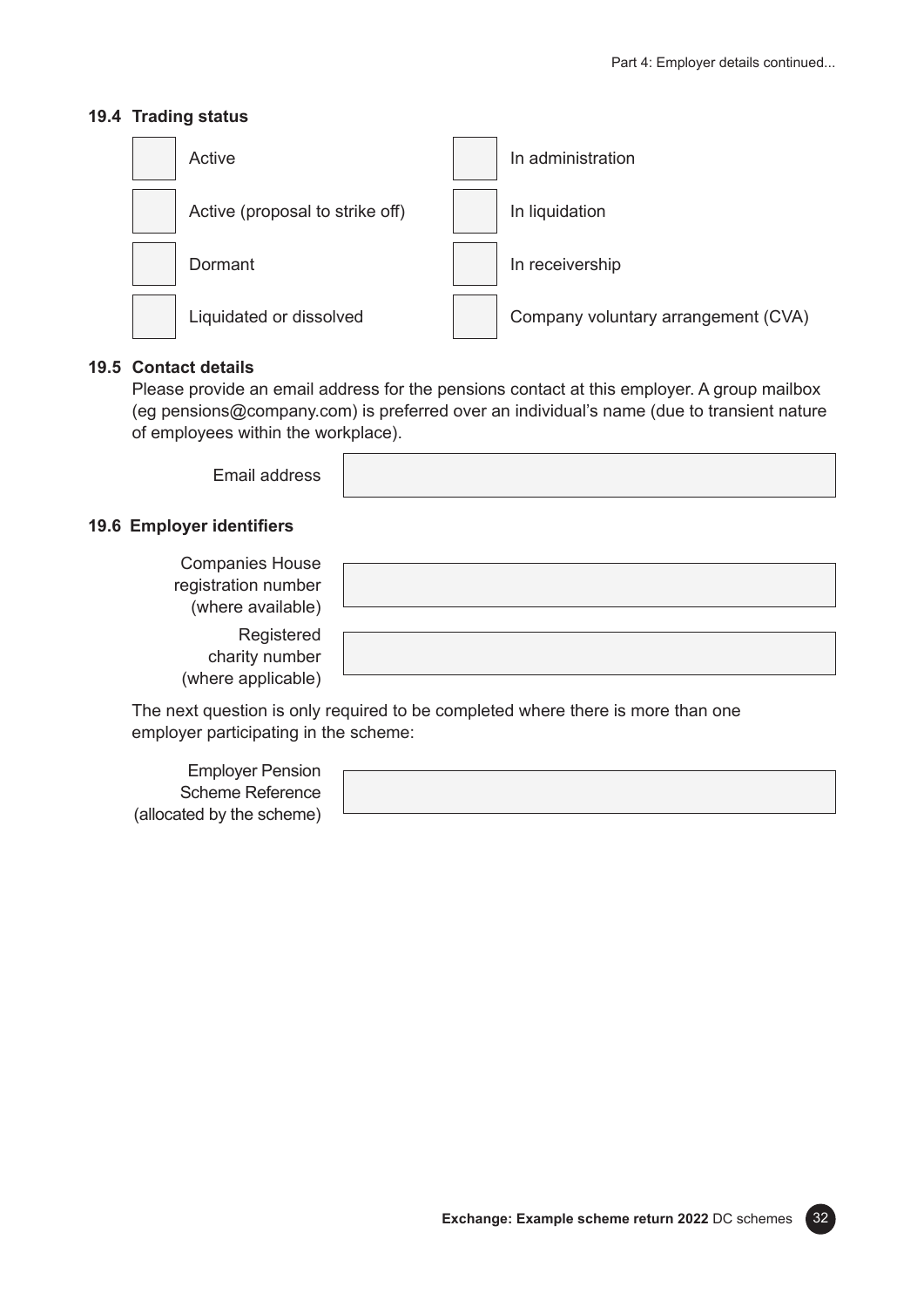## **20 Employer relationship**

**20.1 Is the scheme intended for use by one employer or more than one employer?**

> Select 'More than one employer' where the intention is that the scheme will be made available to more than one employer even if only one employer is currently using the scheme.

**20.2 Is the scheme intended for use by only employers that are part of the same corporate group or structure?**

One employer –

Please go to question 21 More than one employer – Please go to question 20.2

Yes – Please go to question 21 No – Please go to question 20.3

Select 'Yes' only where the employers for whom the scheme is designed are connected to each other, for example, holding company and subsidiary; shared parent company.

- **20.3 Does each employer have a trustee on the trustee board?**
- **20.4 Are all employers part of a similar industry, profession or affinity organisation?**

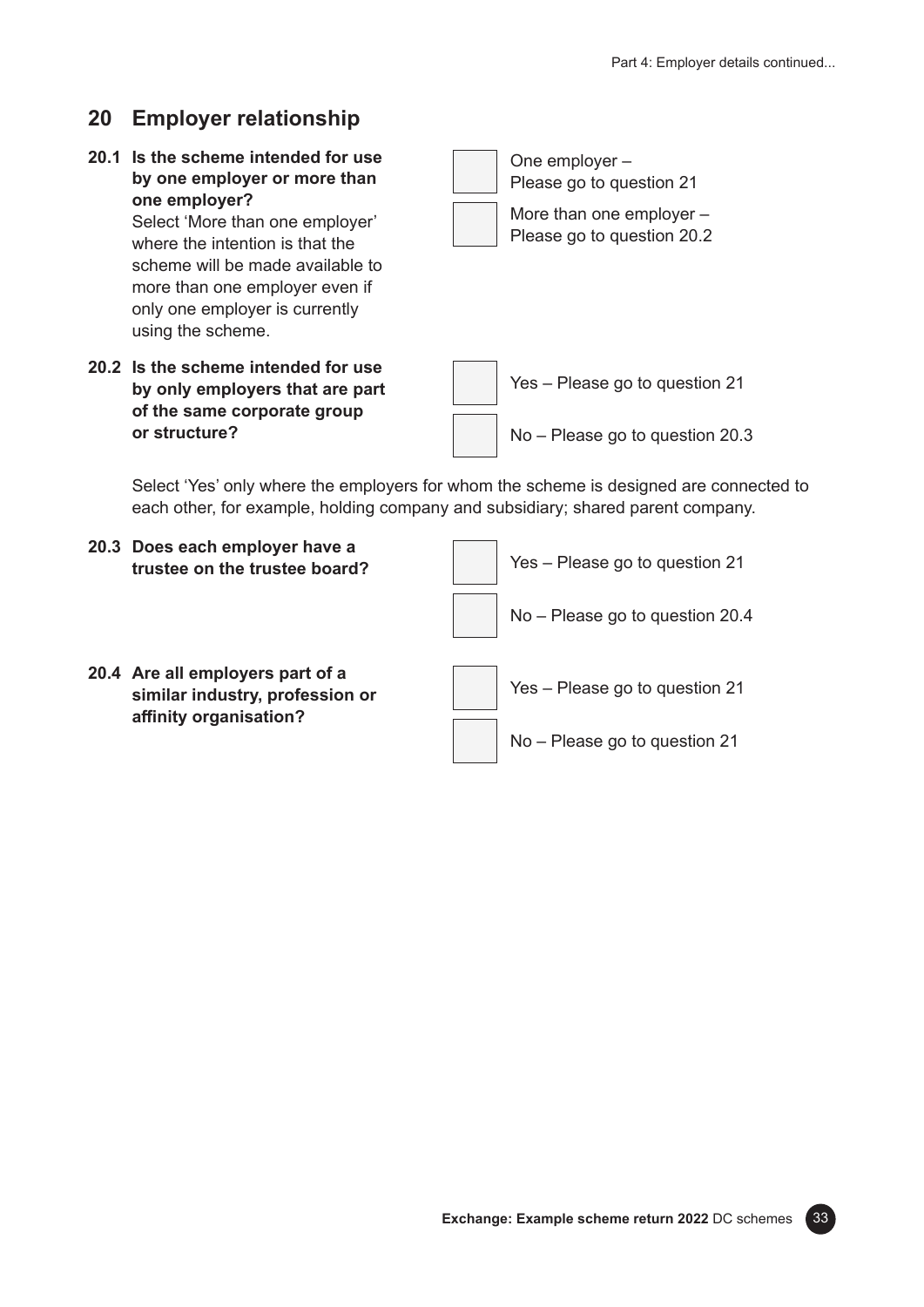## **21 Automatic enrolment/qualifying scheme**

By law all employers will have to put their staff who meet certain conditions into a pension scheme over the next few years. The biggest employers started doing this in October 2012. This is called 'automatic enrolment'. All employers have a staging date which is the date from which they must enrol eligible staff into a pension scheme in accordance with their duties under the Pensions Act 2008.

- **21.1 Have any of the employers that use this scheme passed their automatic enrolment staging date?**
- **21.2 Has any employer used this scheme on or after 6 April 2015 to meet their automatic enrolment duties in respect of any staff who were automatically enrolled or opted into the scheme?**



The question below relates to employers using the scheme to meet their employer duties for staff who were already in the scheme when the staff became eligible jobholders. It does not relate to employers using the scheme to automatically enrol staff who were not already in the scheme.

**21.3 Has any employer used this scheme on or after 6 April 2015 to meet their employer duties in respect of any staff who did not have to be automatically enrolled or given the opportunity to opt in because they were existing members of the scheme?**